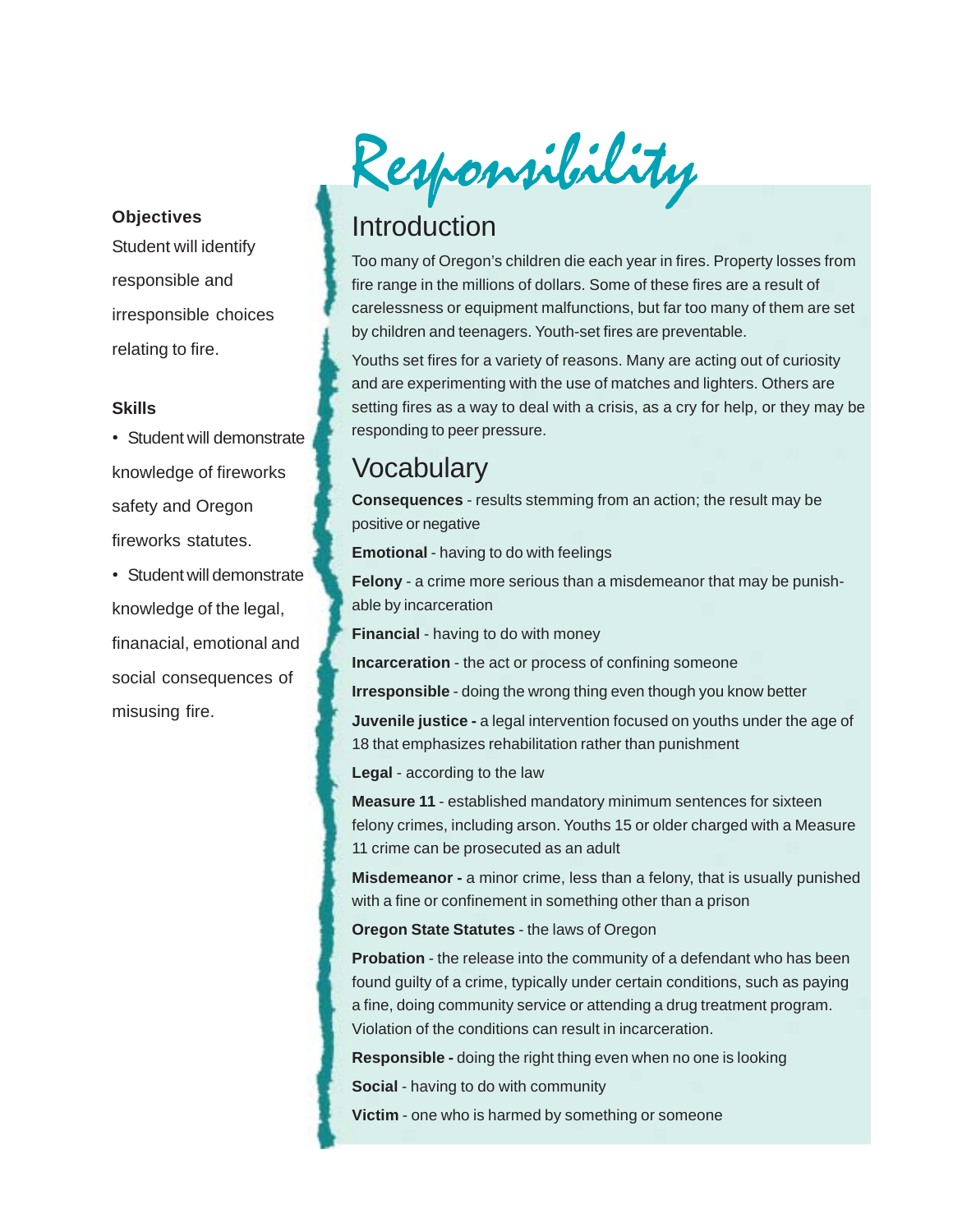

#### **Materials provided:**

- *Legal Fireworks Retail* handout
- *Oregon Revised Statutes* re: explosive devices are provided at the very back of this unit if questions arise from the class that require more explanation

### **Teacher preparation:**

- Familiarize yourself with the fireworks that are legal and illegal in Oregon and the Oregon statutes relating to fireworks.
- Review the scenarios.

### **A decision-making model:**

- Define the problem
- Brainstorm solutions
- Narrow your choices
- Make a plan
- Evaluate how well the plan worked

## **a role play activity**

## Teacher-led discussion

All of the provided scenarios are situations involving fireworks. Teacher should explain to students the difference in Oregon between legal and illegal fireworks, discuss the Oregon Revised Statutes that pertain to destructive devices, and explain modifying fireworks. (see *Teacher Notes*)

## What would you do? activity

Work through the example with the class:

- introduce the situation
- identify several possible courses of action
- outline the pros and cons of the choices.
- Then, using one of the four scenarios, have the students role-play solutions to the problem. Each scenario demonstrates an irresponsible behavior. Students should roleplay a responsible behavior in the situation.

## **Example**:

A) Problem

You are just hanging out with your friends at home. You notice that the five-year-old next door is lighting fireworks and there is no adult present.

- B) Some possible solutions
	- 1) You watch the child to see what happens.
	- 2) You go over to the child and tell him that he is too young to be using matches and lighting fireworks by himself.

*(go to page 3)*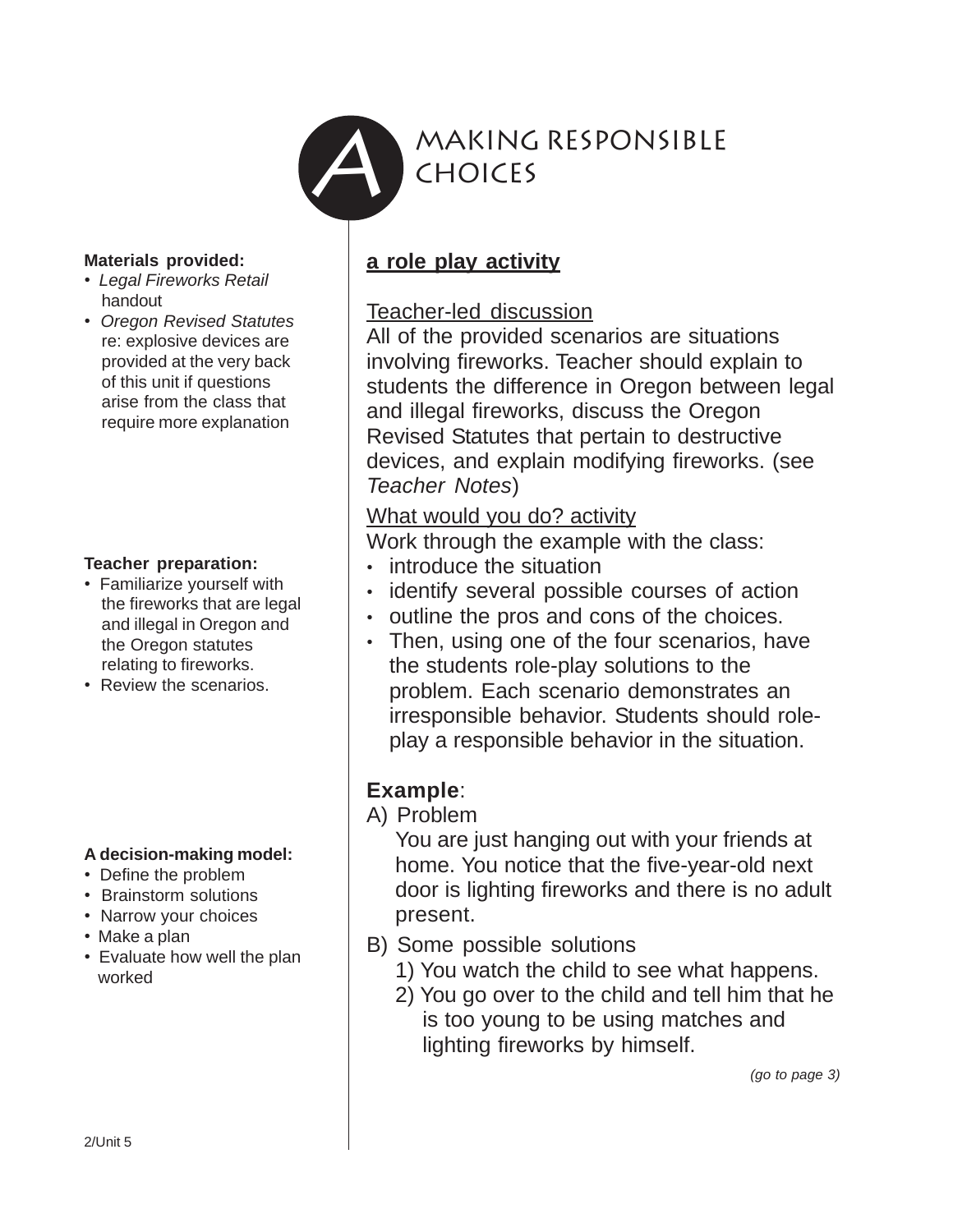## **Making responsible choices** (continued)

- 3) You go over to the child, tell him that he is too young to be using matches and lighting fireworks by himself, and take the matches and fireworks away from him.
- 4) You go over to the child, tell him that he is too young to be using matches and lighting fireworks by himself, take the matches and fireworks away from him and go and talk to his mother.
- 5) You go and talk to the child's mother, telling her what you have observed and that you are very concerned about her child's safety.
- C) Lead the class in a discussion of pros and cons for each solution.

## **Scenarios**

- 1) Another youth is using illegal fireworks.
- 2) Another youth is standing over fireworks and lighting them.
- 3) A youth is lighting fireworks in a dry field next to a subdivision.
- 4) A youth is modifying fireworks.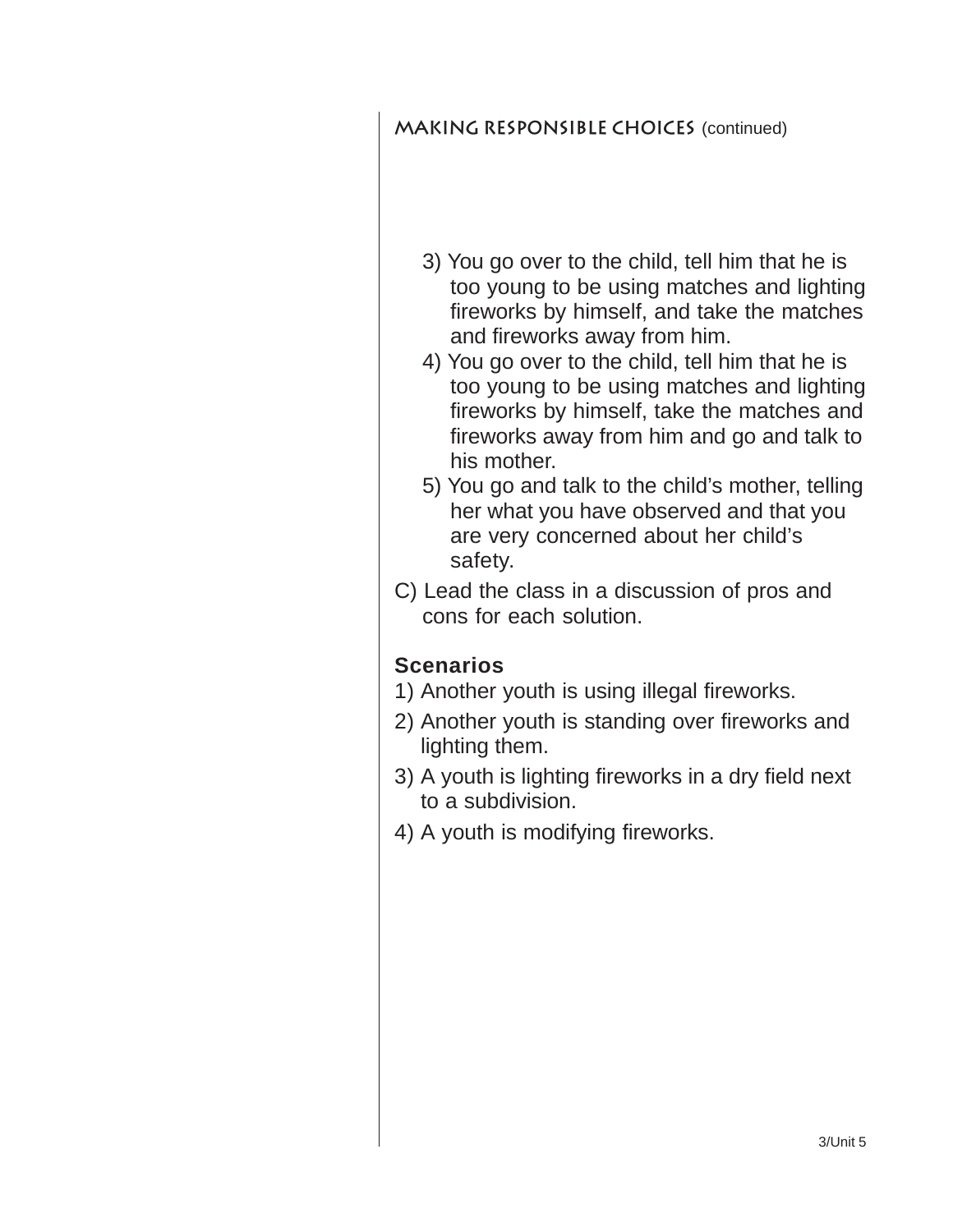

#### **Materials provided:**

- 3 scripted fire scenarios (see *Teacher Notes*)
- Activity cards (in white box)
- Examples of safe and unsafe campfires

|    | ___    |
|----|--------|
|    | ______ |
| __ | __     |
|    |        |
|    | ____   |
|    |        |

#### **Teacher preparation:**

- Familiarize yourself with the scenarios and the activity cards.
- For the campfire scenario, prepare the activity sheets (see *Teacher Notes - these differ from Activity Cards*).

#### **Mind-mapping activity protocol**

Activity cards are fastened to the board as the class moves through the scenario. Use a removable adhesive or a "loop" of masking tape to accomplish this.

Each scenario's activity begins with the **DECISION** card, placed at the center. As the activity proceeds, other cards will be added around the **DECISION** card.

Activity cards are indicated in the *Teacher Notes* in all-caps and bold face.

## **an interactive activity**

## Mind mapping activity

Mind mapping is the technique of arranging ideas and their interconnections visually. In this lesson, the technique is used to illustrate how the choice to misuse fire can affect others.

Three different fire scenarios are provided. Select the one most appropriate for your class—school fire scenario, home arson fire scenario, campfire scenario. (see *Teacher Notes*.)

Each scenario begins with someone making a decision to misuse fire.

- Read the narrative which sets the scene up to the "decision" point (see *Teacher Notes* for scripted scenarios).
- Identify the initiating decision and the person making it.
- Select the activity card labeled **DECISION** and place it on the board.
- Ask the students to start thinking about who would be affected in this situation.
- Work through the narrative and raise questions about the scenario.
- Elicit answers from the students and place the appropriate activity card on the board.

At the end of the activity, students will have a graphic example of the extent of community involvement when someone makes the decision to misuse fire.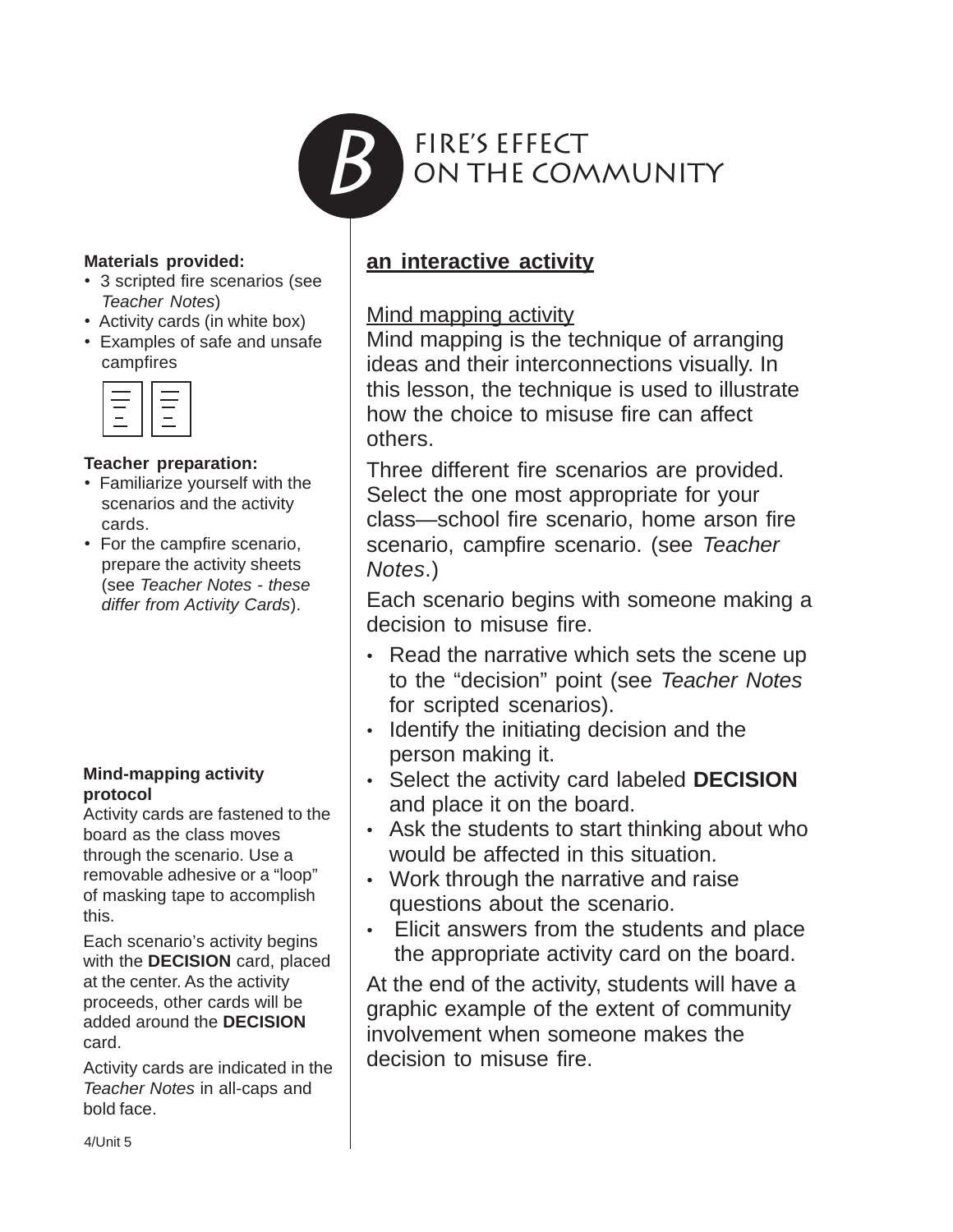

## **Materials provided:**

- Nine card sets. Each set outlines a situation in which a youth is misusing fire, the statute that applies, and the legal consequences of breaking the law (in white box)
- *Oregon Statutes* related to fire offenses

## **Teacher preparation:**

- Nine copies of Oregon Statutes relating to fire offenses.
- Envelopes for each card set: one large and three smaller.

- Place the situation card from card set "A" in a small envelope marked "accused."

- Place the law card from card set "A" in a small envelope marked "police officer."

- Place the consequences card from card set "A" in a small envelope marked "judge."

- Place the smaller envelopes inside the large one.

- Place a copy of Oregon Statutes relating to fire offenses inside the packet.

- Prepare the packets for each of the other eight card sets in the same way.

## **a role-play activity**

This activity looks at the legal consequences of choosing to misuse fire. Introduce the background information on how the Oregon legal system works (see *Teacher Notes*).

Investigation role-play activity

- Divide the class into groups of three.
- Each group is given one of the (nine) prepared packets containing a fire scenario and list of Oregon Statutes.
- Each student in the group draws one of the smaller envelopes from the packet. They are not to open the envelopes.
- Explain that inside each envelope is a situation where someone has broken the law. The person with the "accused" envelope is to pull out the card and read the situation to the group. The group will then use the law sheets to decide which law was broken. When they have selected the law, they are to write the name of it on a piece of paper. When all the groups have a law written down, you may proceed.
- Have the people with the "police officer" envelope pull out the card and read the law to their group.
- Finally, have the people with the "judge" envelope read the consequences for breaking this law to the group.

*(go to page 6)*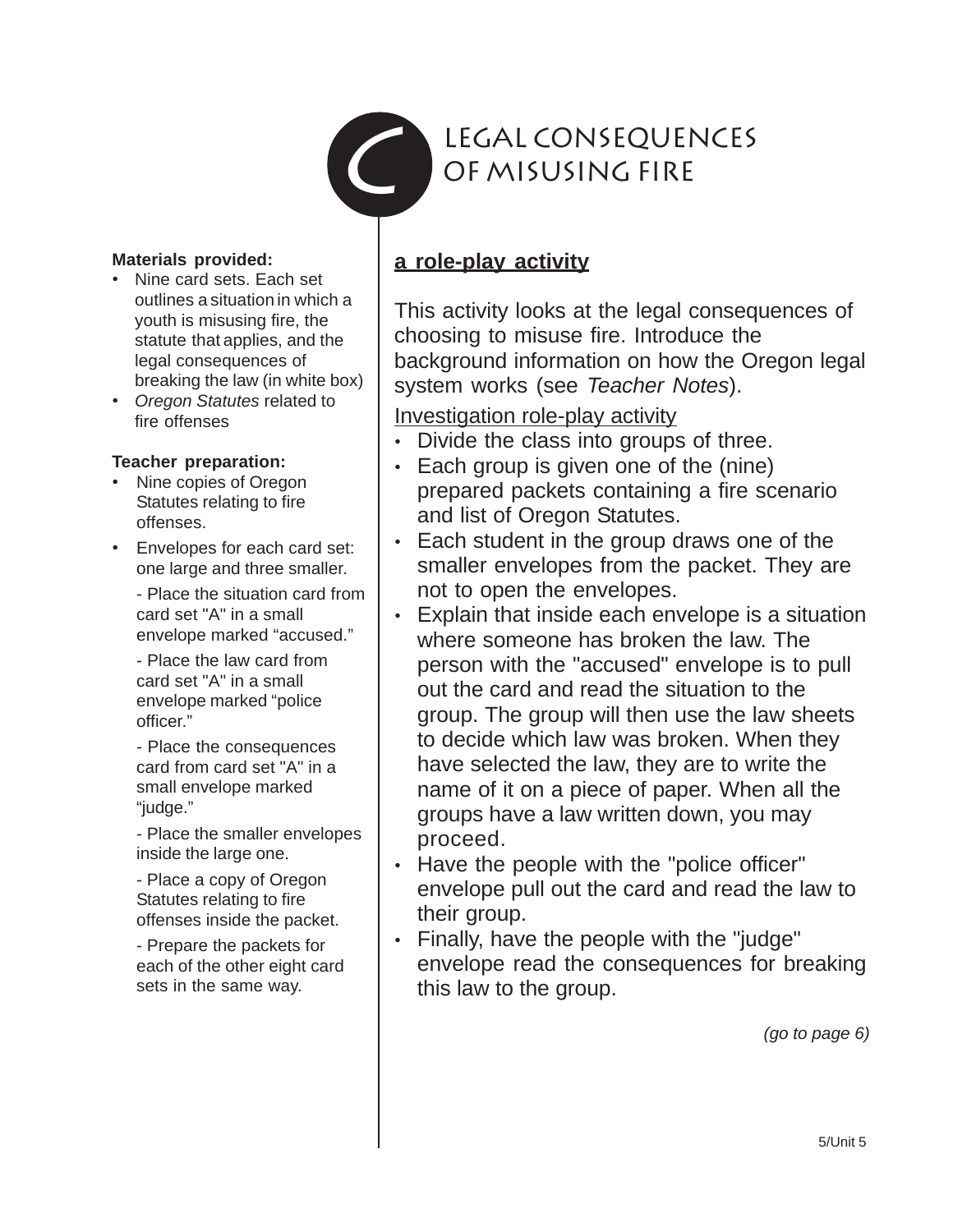## **Legal consequences of misusing fire** (continued)

## Concluding activity

The groups each learned about one law. Now, as a class, they will learn about some of the other laws. As a class, discuss the scenarios that were covered (see *Teacher Notes* for suggested discussion questions):

- Misuse of 911
- Reckless Burning
- Arson in the first degree
- Manslaughter

Questions to generate discussion are included in the *Teacher Notes*.

Teacher-led concluding discussion Some questions to raise for the students to consider:

- Do you think this activity has changed your mind about fire?
- How could being charged with one of these laws change your life?
- Why are the consequences different for juveniles versus adults?
- We all need to make good decisions and think about consequences before we act.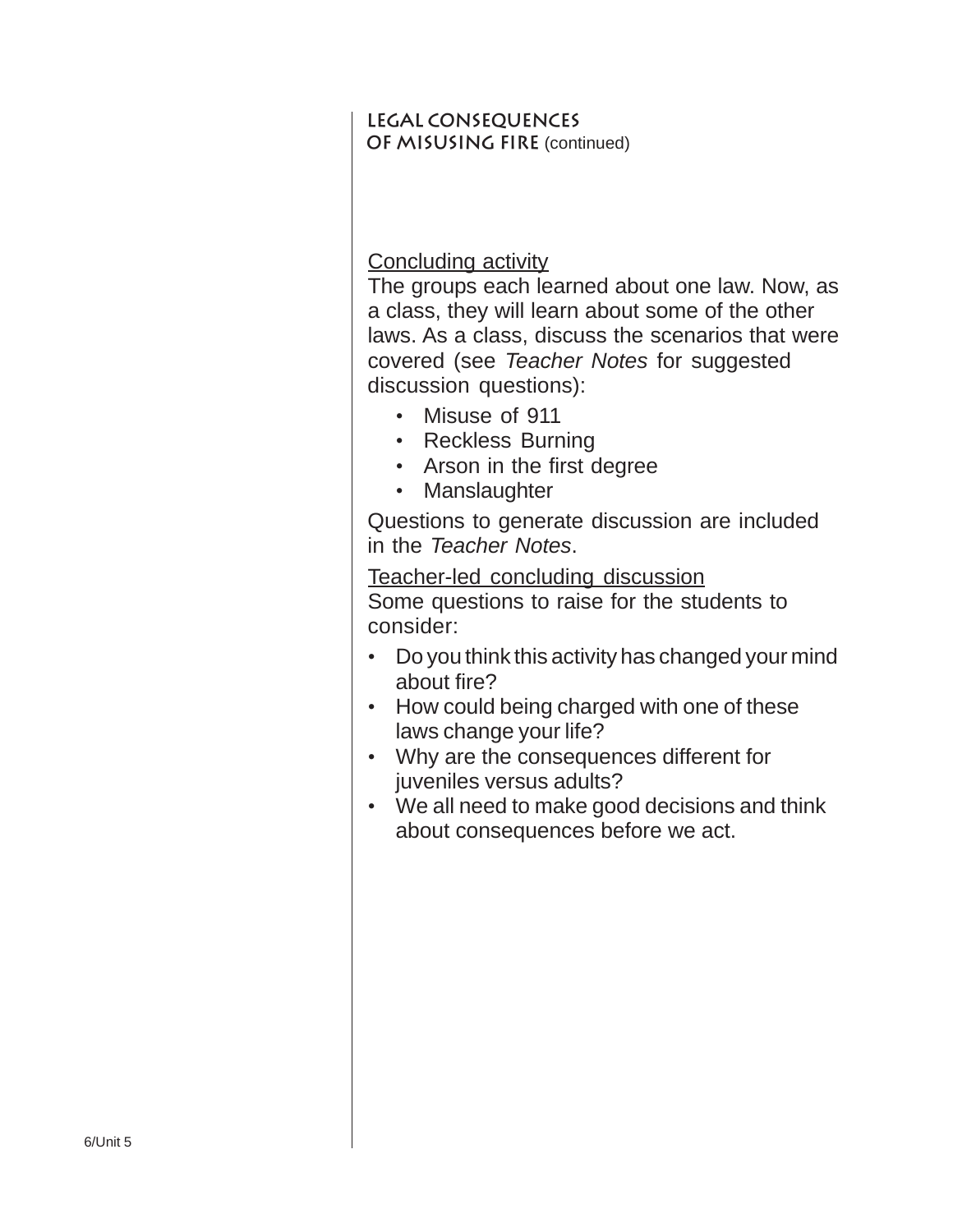

# **Is there a need for fireworks intervention?**

Yes! In Oregon, there were 202 fireworks-caused fires in 1998. The estimated dollar loss associated with these fires was \$304,271. Fifty-four of the fire reports indicated that a juvenile was involved in ignition. Reports to emergency departments and immediate care clinics for the period from June 23, 1998 to July 20, 1998 show that forty juveniles, ages 0-17, were involved in injurycausing fireworks incidents.

#### **Oregon's definition of legal fireworks**

Any fireworks that produce only smoke, sparks or fire and that do not explode, eject balls of fire, fly into the air, or travel more than twelve feet on smooth ground.

#### **Oregon's definition of illegal fireworks**

Any fireworks that explode, fly into the air, or behave in an uncontrolled and unpredictable manner.

**When is a firework considered altered?** Fireworks are considered altered when the original firework is changed, such as taping several together or combining the powder from several into one. Once a firework is altered to become a destructive device, the case is referred to Oregon Statutes for destructive devices (ORS 161.015 (9) to ORS 161.635) and Fire Bombs (ORS 480.070). A youth who alters or configures fireworks to create a bomb or destructive device will be prosecuted under the destructive device statute.

## **Potential consequences of misusing or altering fireworks**

Students are usually unaware of the potential consequences (injuries, fires, legal) of misusing or altering fireworks. They also do not understand the legal or financial obligations they or their parents might incur. Lifelong consequences for their actions could include burn scars to themselves or others, financial hardships on their parents, or a juvenile record.

Youths are known to use illegal fireworks (i.e. setting off a bottle rocket that starts a field fire), to misuse legal fireworks (i.e. placing a firework inside a can), or to alter a legal firework (i.e. wrapping tape around a tube-type firework to enhance its power) thereby making it an illegal firework.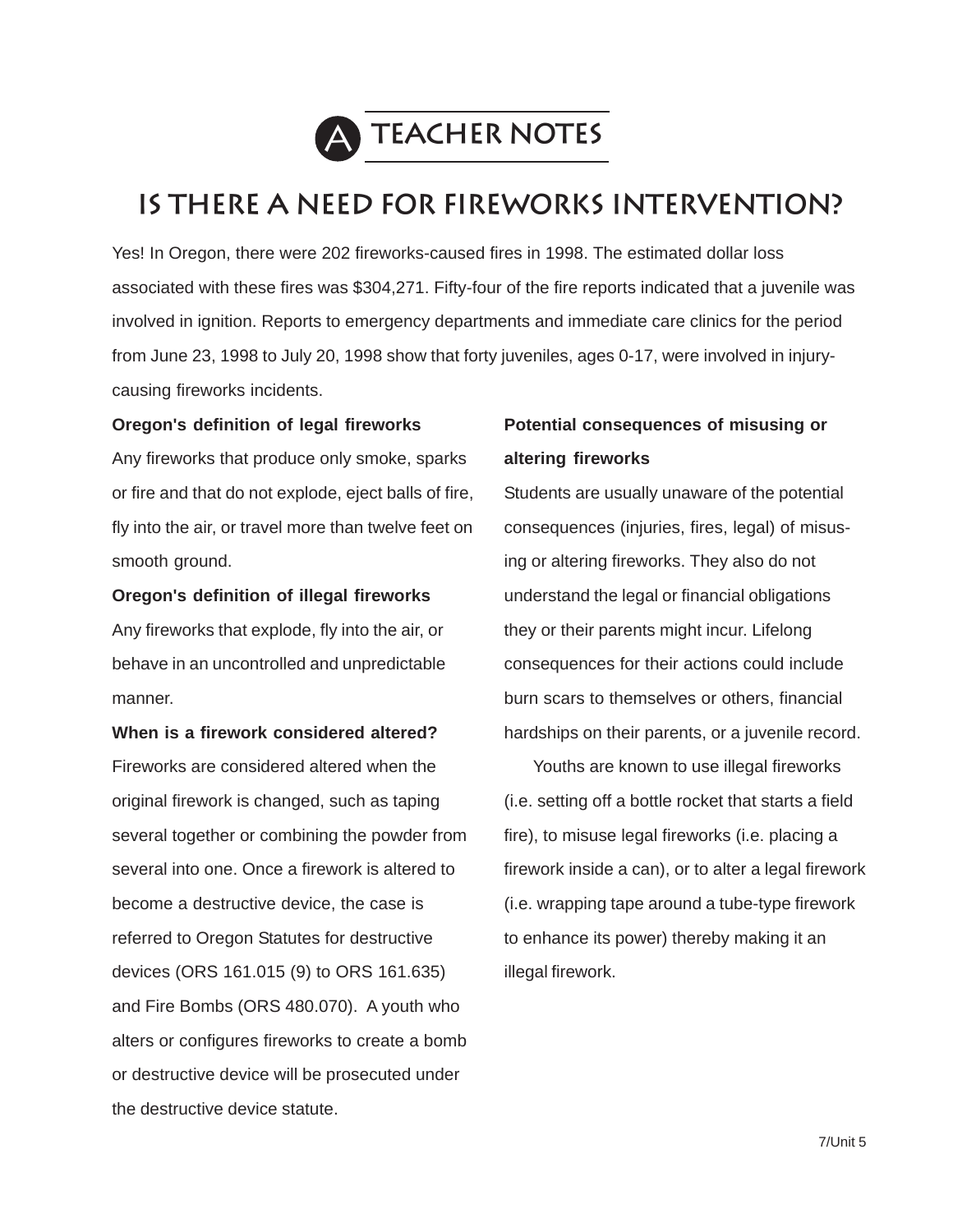

## **home Arson Fire Scenario**

• Pete was dared by his friends to set some shrubs on fire. He really wanted these guys to be his friends so he did it.

- Unfortunately, the burning shrub caught the Larsons' house on fire.
- The Larson's home was destroyed and their daughter, Lisa, was injured in the fire.
- Lisa was rescued by the firefighters. She survived but her burns needed special care so she was life-flighted to the burn unit.
- Lisa and Pete go to (name of the school where this unit is being taught).

## **Summary questions** (to be asked at the conclusion of the mind-mapping)

At what point could all of this have been prevented?

Did Pete mean to burn the Larson's house down?

Did Pete mean to put Lisa in the hospital?

If they were Pete, how would they feel?

If they were the Larsons, how would they feel?

Who will pay?

If any of them were in Pete's place, could they pay for the damage they did?

What will Pete be charged with? (Arson 1)

**NOTE**: There is no "right" order to placing the cards on the board, except that the mind-mapping acitivity should begin with the **DECISION** card because that's where the chain of events begins—with Pete making a bad decision. Try to elicit thinking about the "what" and "what-if" from students before placing cards on the board. For example, before placing the **DECISION** card, ask students what decision Pete made, whether it was a good or poor choice and to support their answers with reasons. Ask who was affected by Pete's decision, what will likely happen, and what the consequences might be. You may choose to read the scenario in increments, generating discussion and placing cards as you progress, rather than reading it from start to finish at the beginning. Feel free to embellish the scenario and the consequences.

Some questions that could be raised about Pete's decision:

Does Pete know enough about what the consequences of this decision could be?

- Has he considered the potential consequences?
- Is this decision wrong or dangerous?
- Could someone get hurt physically or emotionally?
- When you are faced with a tough decision, what helps you to decide on a course of action?
- When you accept a dare, who is most likely to be hurt?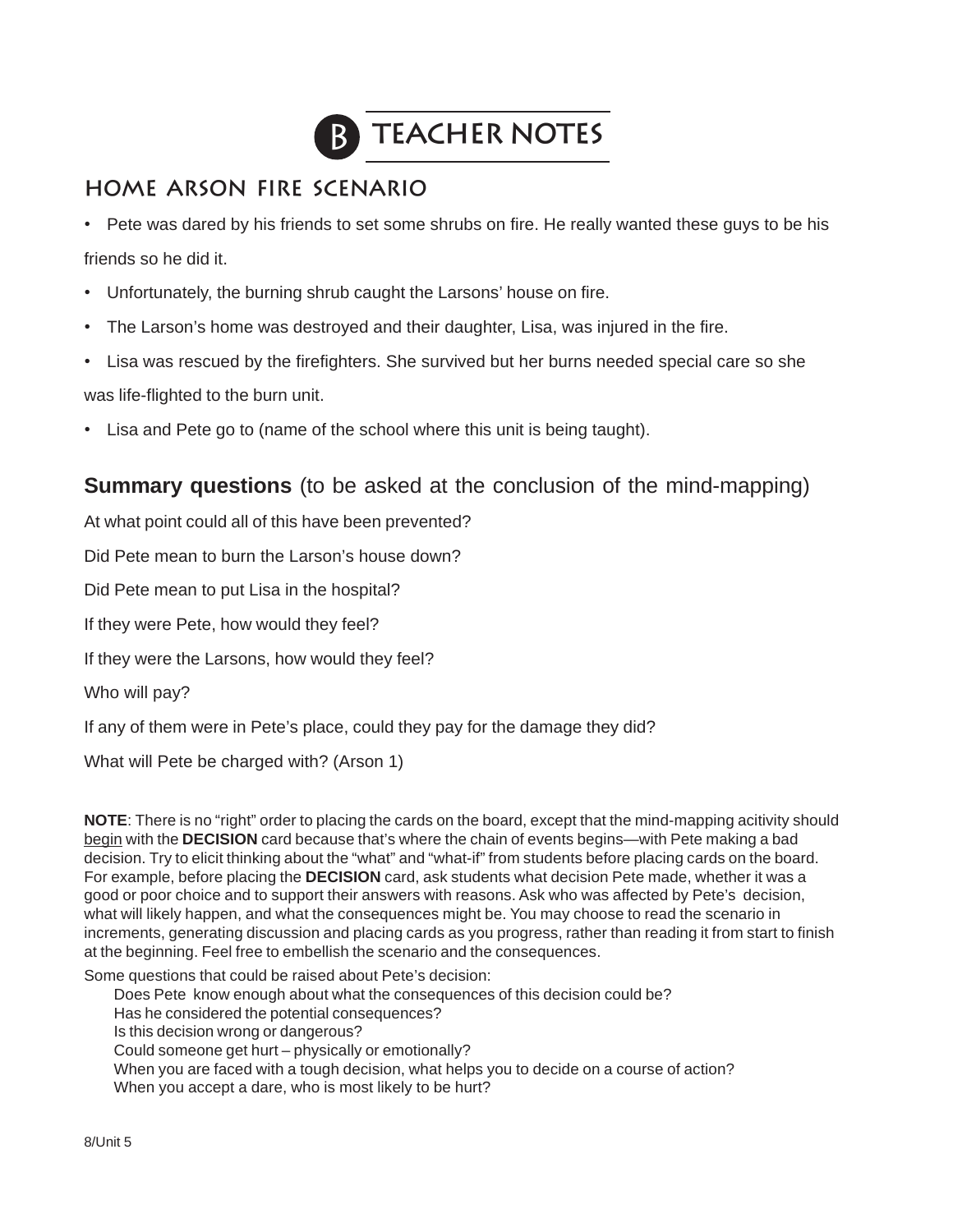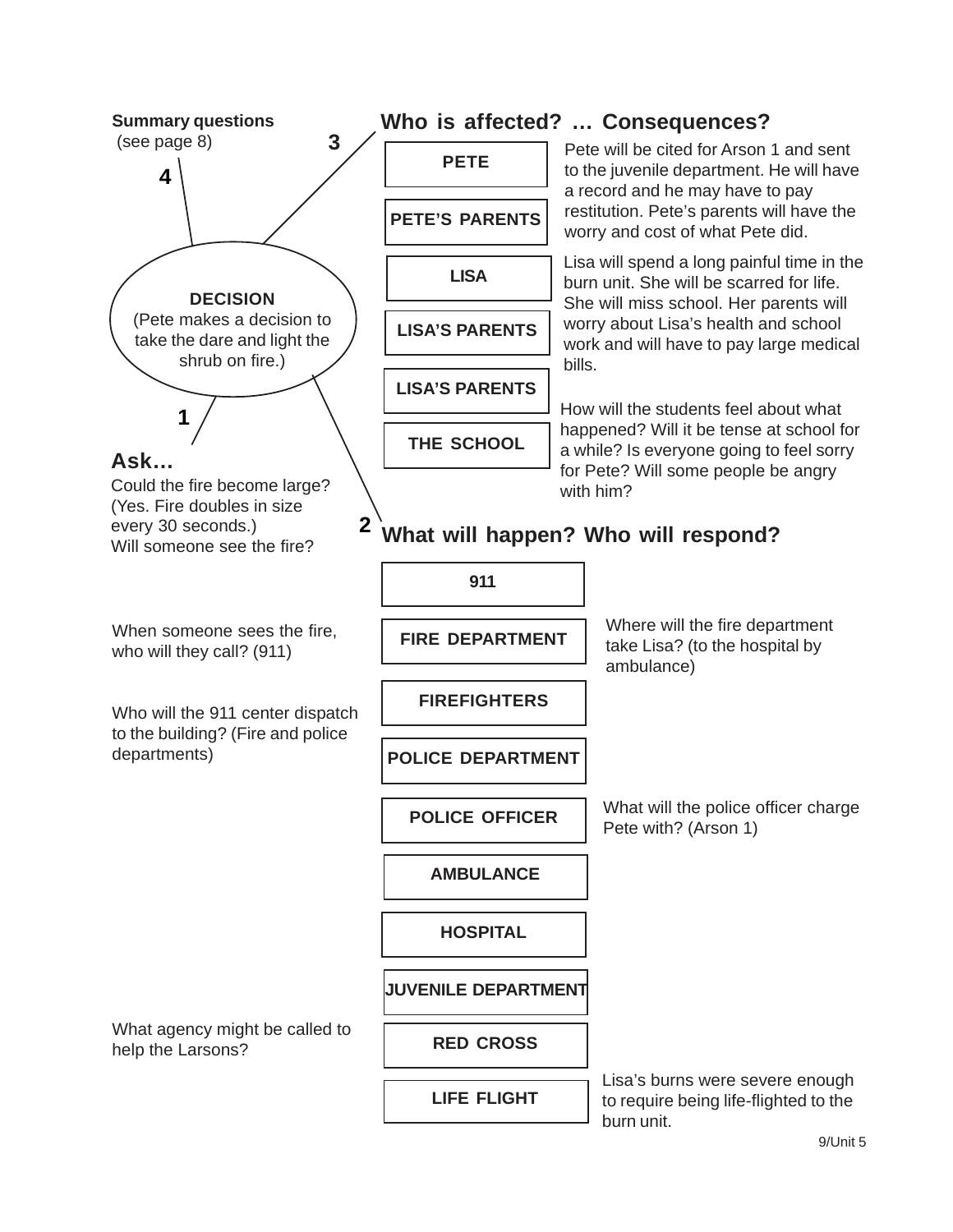

# B **Teacher Notes**

## **School fire scenario**

• It was time for back-to-school night. The students made a welcoming banner for the parents to be displayed on the stage. Josh, Pete and Sarah helped their teacher hang the long paper banner across the stage, attaching it to the curtains.

• During lunch hour, bullies started making fun of Pete, calling him names. He was mad and didn't want to go back to class and have to deal with the bullies the rest of the afternoon. He was trying to think how he could get out of school when he walked through the auditorium and saw the banner. Pete had brought a lighter to school. He pulled it out of his pocket, thinking, "If I set the banner on fire, we will have to evacuate the school. There are lots of teachers around here so I know someone will put out the fire. I will just take off and go home."

• Pete lit the paper banner on fire. The fire spread rapidly across the banner because the window was open and the wind fanned the flames. Suddenly, the entire banner was in flames and the stage curtains caught on fire. Black smoke began to roll across the celing of the auditorium. All this happened in less than a minute. Pete ran out of the auditorium and back to his class.

- Mr. Jones, a sixth grade teacher, saw the fire. During the evacuation, Lisa, a student with asthma, was overcome with smoke that was billowing down the hall.
- Although the fire department responded quickly, the fire destroyed the entire auditorium. The fire caused \$1 million dollars of property loss.

**NOTE**: There is no "right" order to placing the cards on the board, except that the mind-mapping acitivity should begin with the **DECISION** card because that's where the chain of events begins—with Pete making a bad decision. Try to elicit thinking about the "what" and "what-if" from students before placing cards on the board. For example, before placing the **DECISION** card, ask students what decision Pete made, whether it was a good or poor choice and to support their answers with reasons. Ask who was affected by Pete's decision, what will likely happen, and what the consequences might be. You may choose to read the scenario in increments, generating discussion and placing cards as you progress, rather than reading it from start to finish at the beginning. Feel free to embellish the scenario and the consequences.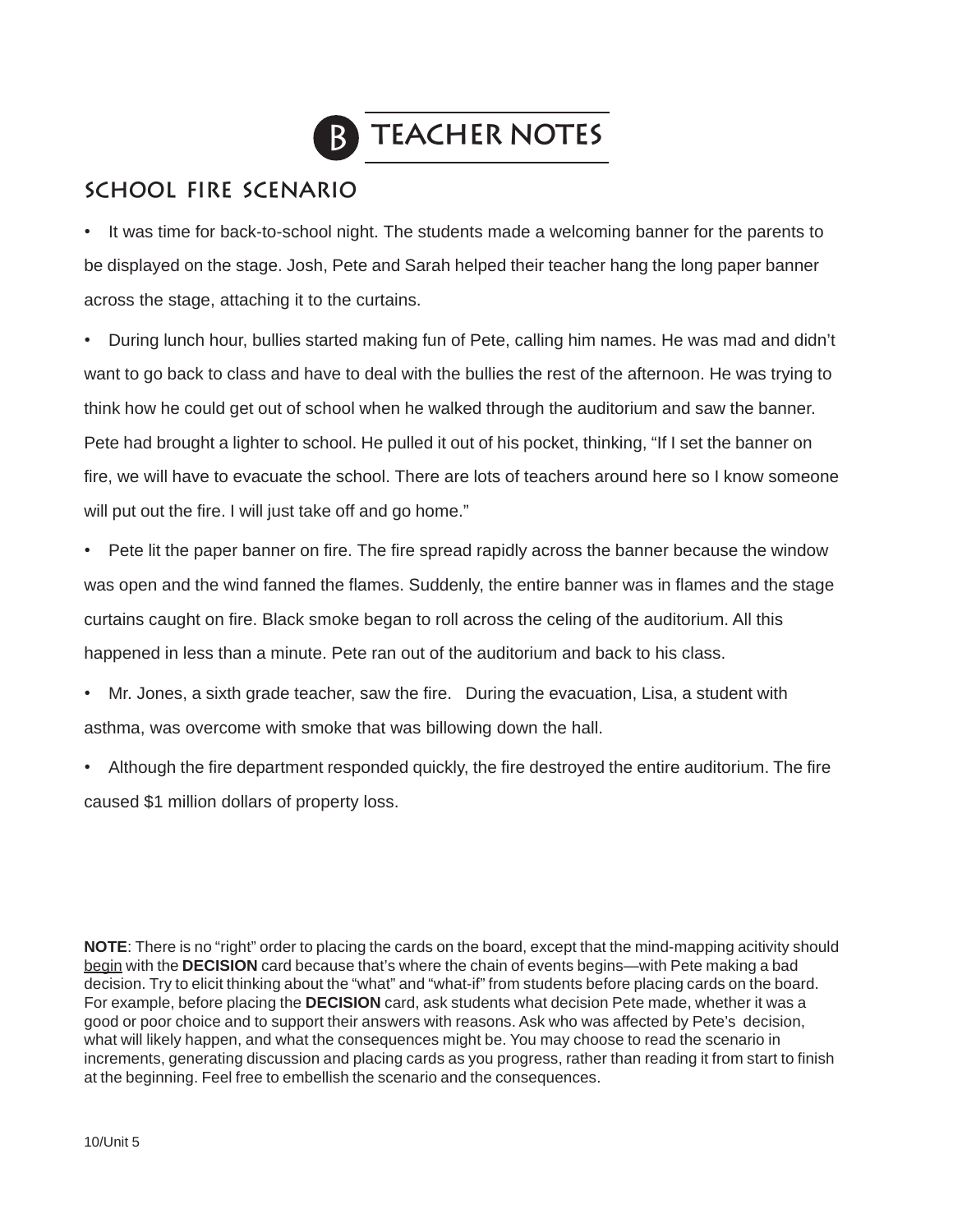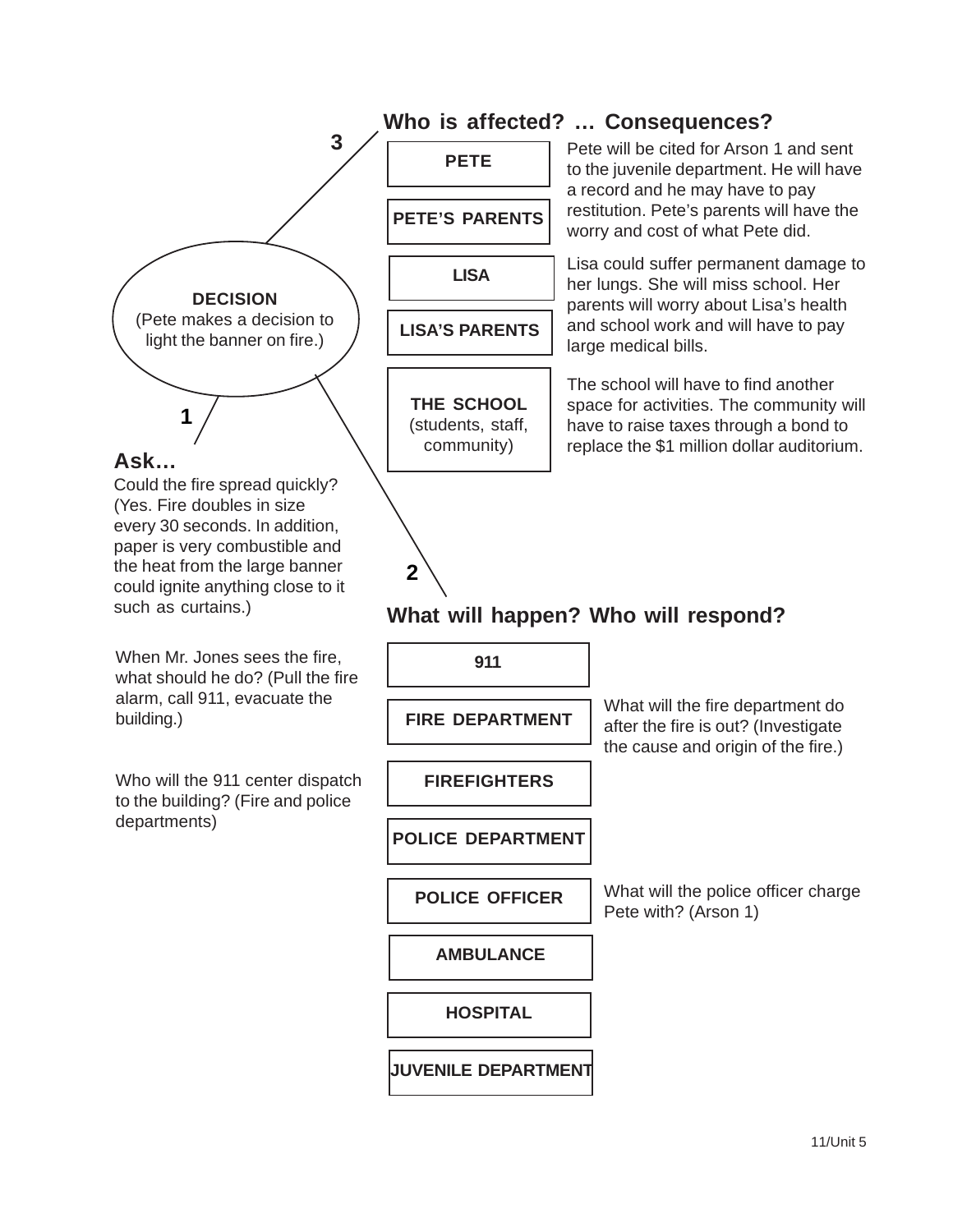

## **Campfire Scenario**

• Pete and Lisa are participating in a day-long camping trip sponsored by their school as a class outing. The group has gone to the park just outside the city. It is summer and there has been little rain, so the forest duff and surrounding vegetation are bone dry. The danger of forest fires is high.

• The class has brought hot dogs and marshmallows to cook over a campfire. There aren't enough prepared sites for campfires in the park and Pete and Lisa are "starving" so they decide to build their own spot for a campfire. They choose a location at the edge of the clearing.

• Tree branches overhang the spot and Pete and Lisa pile wood directly on the dry forest duff. They are unable to find stones to create a ring for their fire, so they decide nothing bad will happen "just this once."

- After lunch, they watch the fire die down. It looks as if it's no longer hot so, without pouring water on it or stirring the ashes, they get on the bus for the return to school.
- Unfortunately, there were still hot embers. The fire re-ignites. A wind fans the fire and it spreads to the surrounding forest. A housing development near the forest is set on fire. Three homes survive the blaze because their owners followed safety precautions for homes located in a wildland-urban interface area. The remaining fifty homes were destroyed.

Before beginning the scenario, examples of safe and unsafe campfire sites should be shown. These can either be photos or actual set-ups if this lesson is taught outside. A SAFE campfire site features a space for the fire cleared down to mineral soil; rocks around the perimeter; an overhead space that is clear of obstructions such as trees, bushes and branches; and a bucket of water and shovel available for extinguishment. An UNSAFE campfire site is built on top of grass and forest duff (decayed organic matter on the forest floor); has branches hanging over the perimeter rocks, or is placed under branches; and has no bucket of water or shovel for extinguishment.

Explain or demonstrate the proper way to extinguish a fire: pour water on the ashes to cool them. Then, use the shovel to stir the ashes and shovel dirt onto the ashes. Finally, test to make sure that the campfire is cold.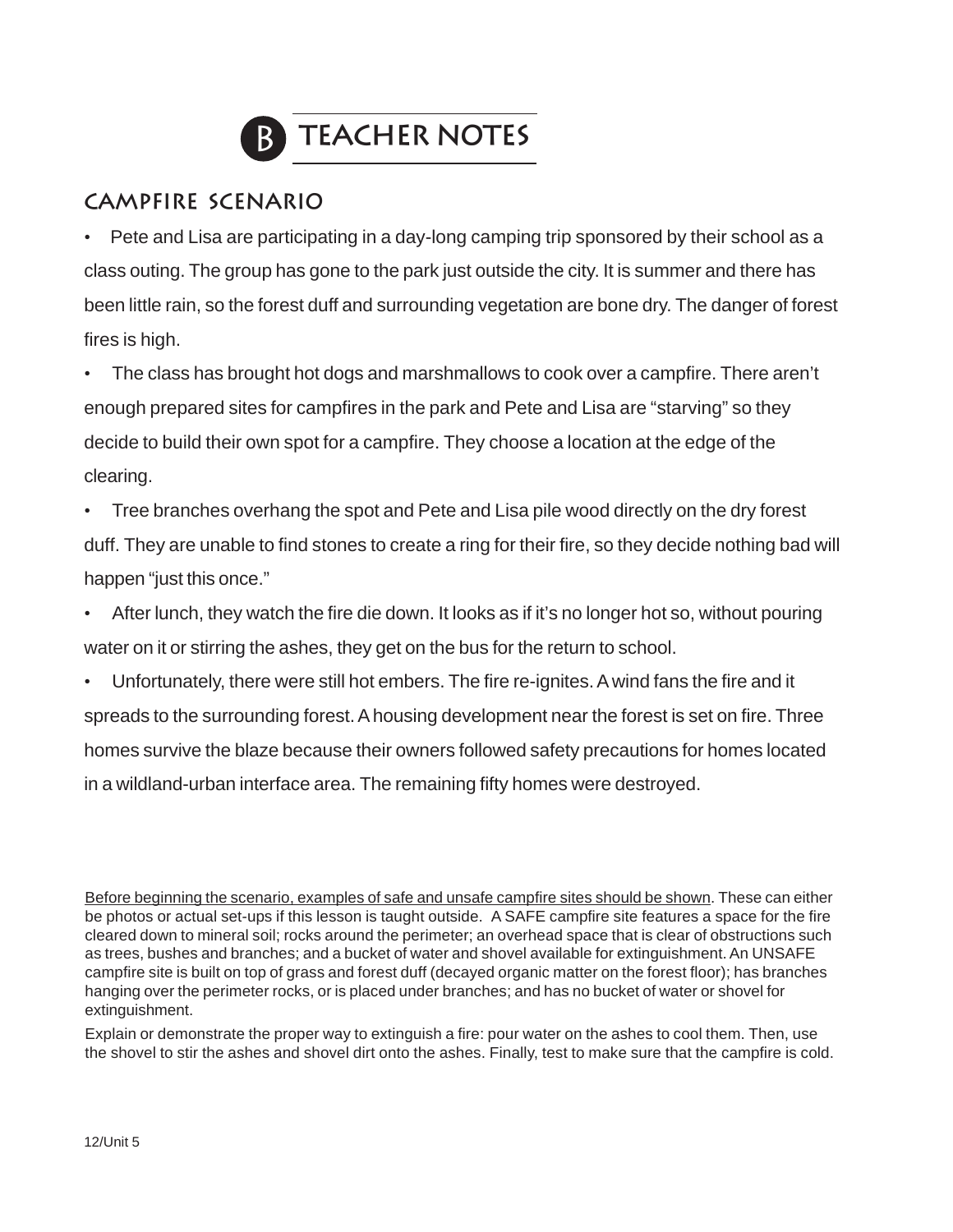Special instructions This scenario is the mind-mapping activity with a twist. Instead of using activity cards, paper sheets are prepared by the teacher prior to class and students come forward to hold them until the activity is complete.

Write each of the items (persons, agencies, consequences) listed below on separate papers.

- 1) decision
- 2) 911 center
- 3) fire department
- 4) Department of Forestry
- 5) EMS
- 6) police
- 7) juvenile department
- 8) family
- 9) friends
- 10) school
- 11) counselor
- 12) parents missing work
- 13) restitution
- 14) cost of suppression
- 15) criminal record
- 16) cost to the community
- 17) cost to the homeowners

Mind-mapping activity. Work your way through the campfire scenario using the same method that has been spelled out in the other mind-mapping exercises. However, as each of the persons, agencies or consequences comes into the scenario, hand the corresponding paper sheet to one of the students and ask them to come forward and hold the sheet. Concluding teacher-led discussion. Students are old enough now to be held accountable for the choices they make. If a campfire gets out of control and starts a forest fire, many people are involved as a result. It makes no difference whether a person intended to have a fire get out of control or not; he or she will still be held responsible for the damage that occurs.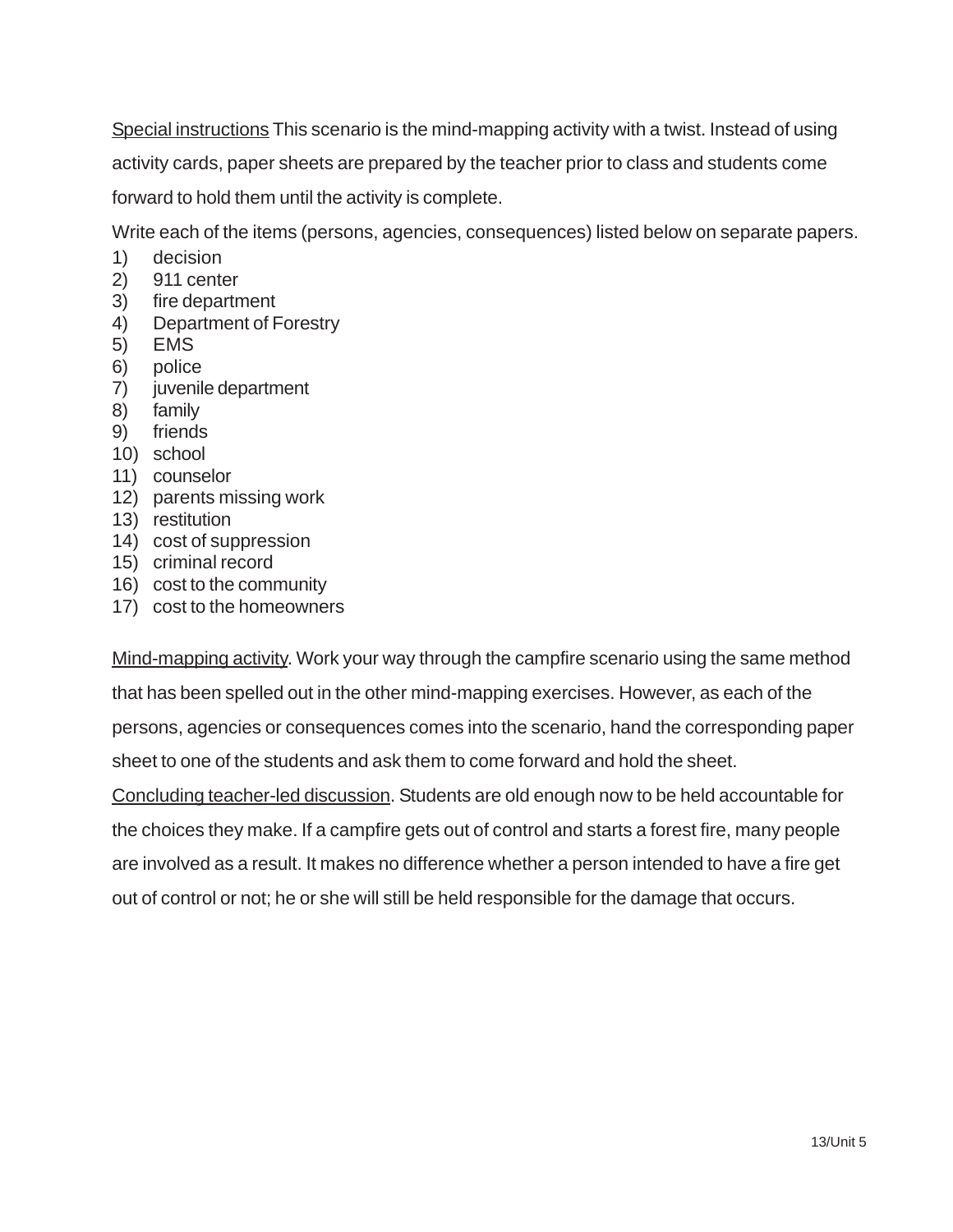

## **how the juvenile system works**

## **A fire involving a juvenile**

- Fire and police respond to investigate.
- Police and fire reports are sent to the juvenile department.
- A letter is sent to parents directing them to come to a meeting at the juvenile department. (This may vary if the juvenile has a prior record or, if the nature of the offense is extreme, there may be immediate incarceration.)

## **Three ways to proceed**

**First offense and it was minor.** If the juvenile counselor decides the parents have dealt adequately with the problem, the process may stop there.

**Formal Accountability Agreement.** This is a legal contract between the juvenile department, the juvenile and the parents. The three parties will look over the form and discuss the options shown on the document. There is no court hearing if the contract is followed.

**Formal Court Process.** If the juvenile does not follow the contract or has a record and/or the offense was serious:

• A report is sent to the district attorney's office.

- The district attorney files a petition for court.
- A hearing is set.
- If found guilty—court will set time for disposition.
- Court listens to presentations and makes a disposition order. Note: This is where the judge can sentence the offender to serve time in a juvenile facility. Also note: The consequences are more severe by the time this step has been reached.

## **Discussion notes**

### **Misuse of 911**

- Do the police and fire departments know thisis not a real emergency?
- They will respond with heavy equipment through traffic at a high rate of speed this is dangerous to both the responders and the public.
- This takes the equipment out of service for real emergencies.
- How would you like it if someone called in a prank and you needed the emergency service but it was delayed?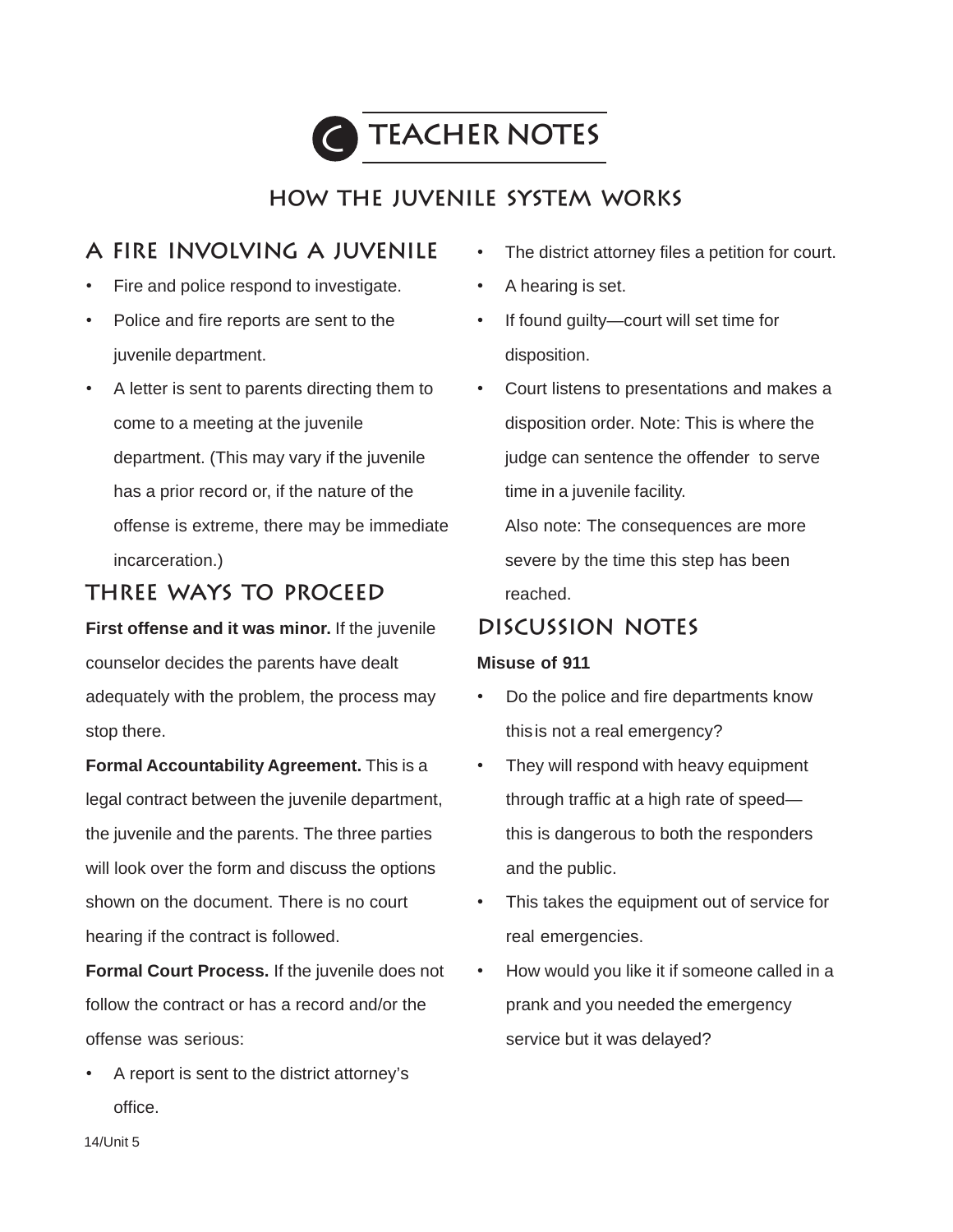

#### **Reckless Burning (misdemeanor)**

- Ask the students if the fire was intentional.
- Did they mean to do damage? (NO) But because of their actions someone's property was damaged.
- Even if it is unintentional you can be cited with a crime.
- How many of you know it is not safe to play with fire?
- How many of you know fire can damage someone's belongings?
- How many of you know fire can kill?

#### **Arson in the first degree (felony)**

- Was the fire intentional (Yes)
- Did the fire affect a protected property? (Property that usually has people in it) (Yes)
- Did the fire hurt a police officer or firefighter? (Yes) You could be charged with arson in the first degree. This is a class A felony—the highest level of offense you can be charged with. If you intentionally start a fire or you cause a fire in a protected property or your fire hurts a police officer or firefighter you could be charged with this.

Note : MEASURE 11—a youth who is 15 and over and is charged and convicted of this offense will receive mandatory time in a juvenile facility. It could be as much as seven years.

#### **Manslaughter (felony)**

- The fire was unintentional, but the decision the boys made cost someone their life.
- Is the family of the person who died going to say, "It's OK. You didn't mean do it so you shouldn't get in trouble?" (No)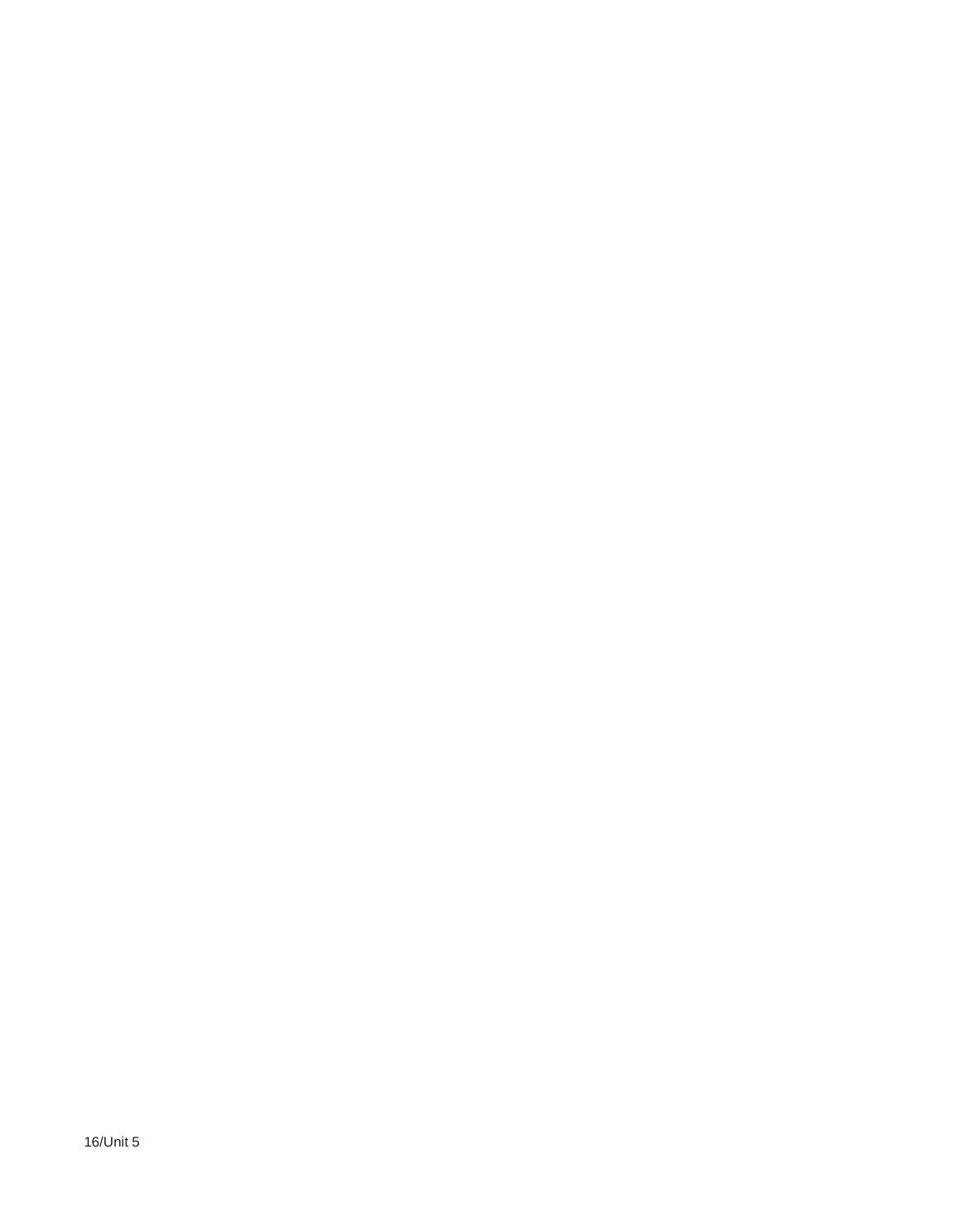

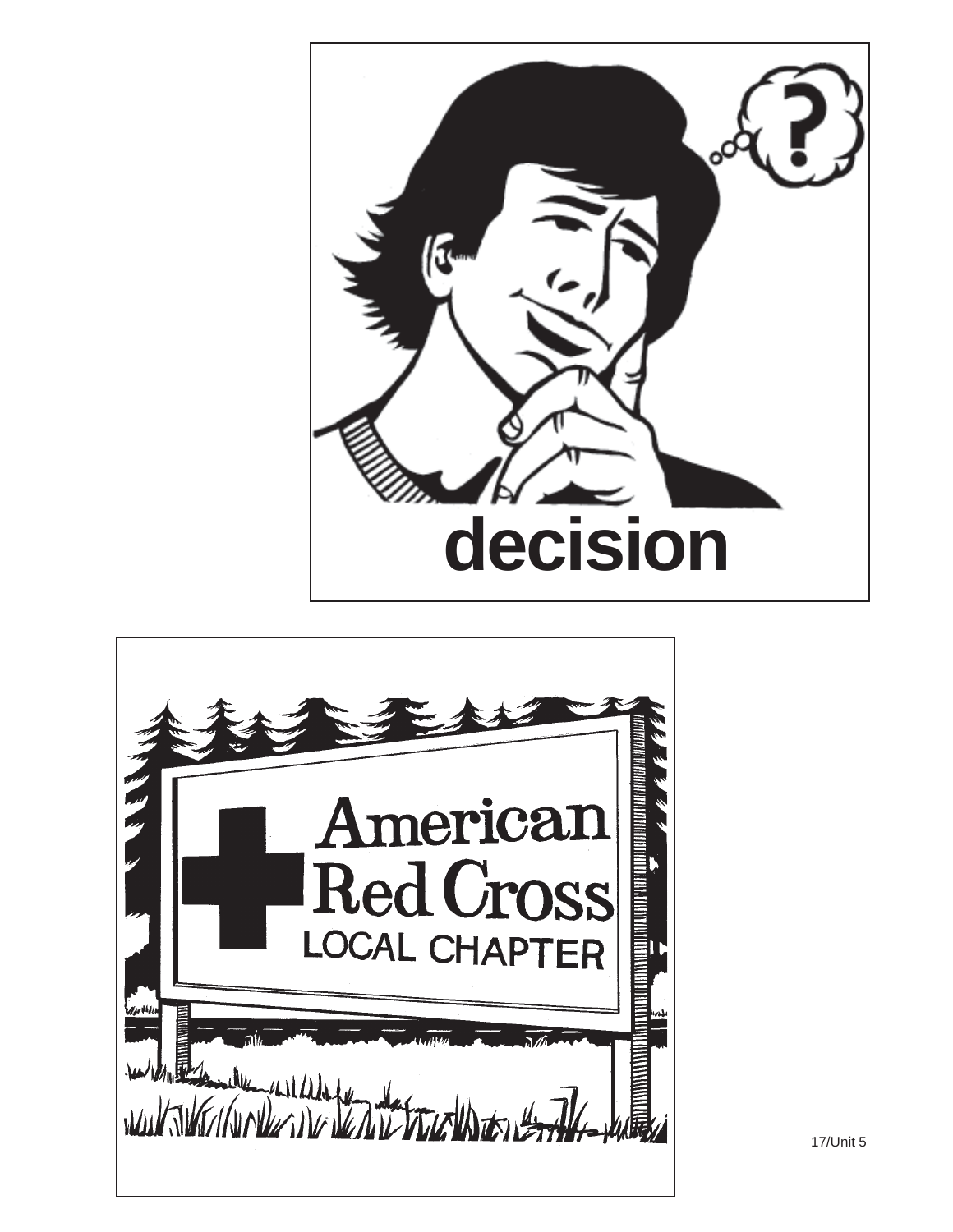

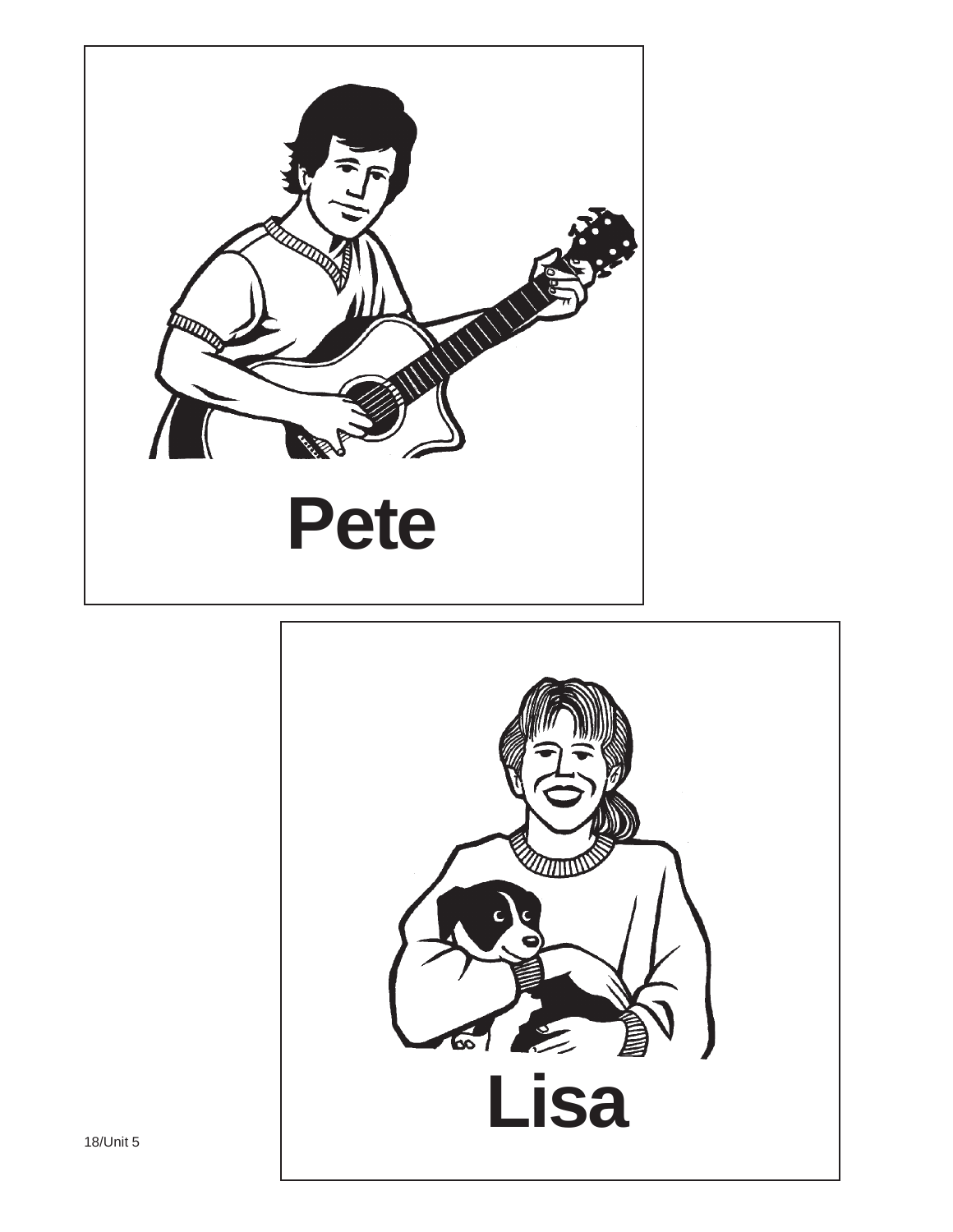

# **Larson home**



19/Unit 5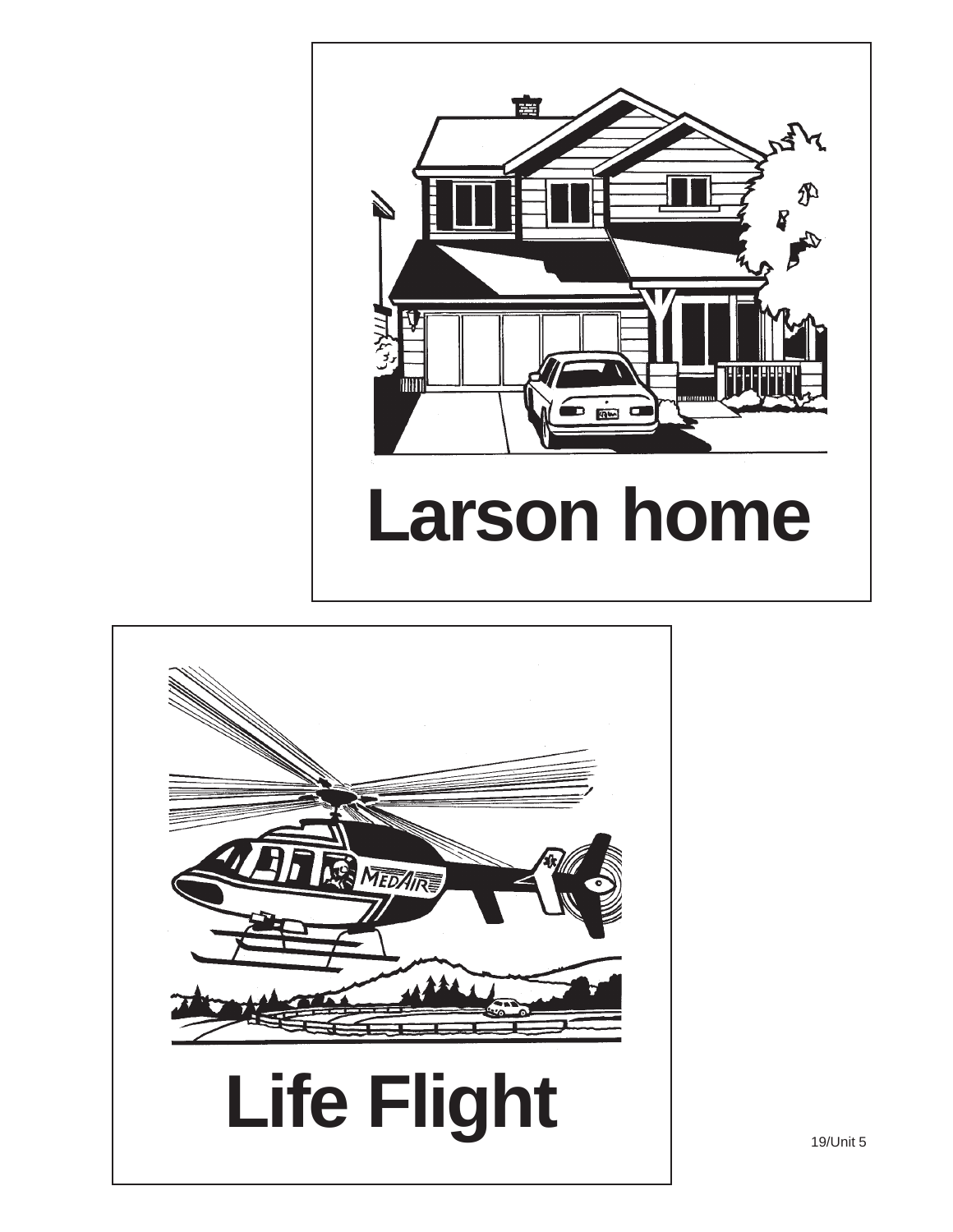

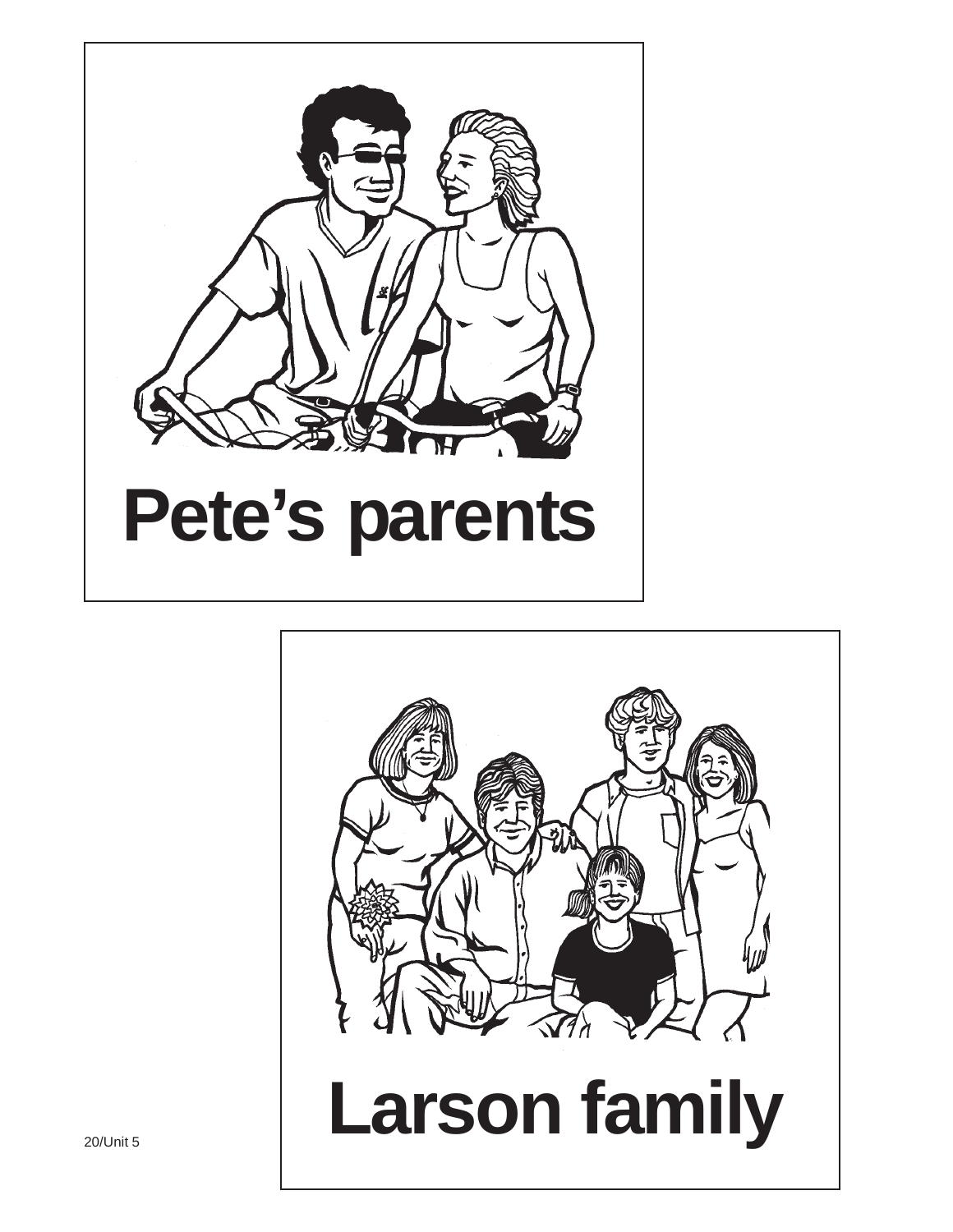

# **Ambulance**

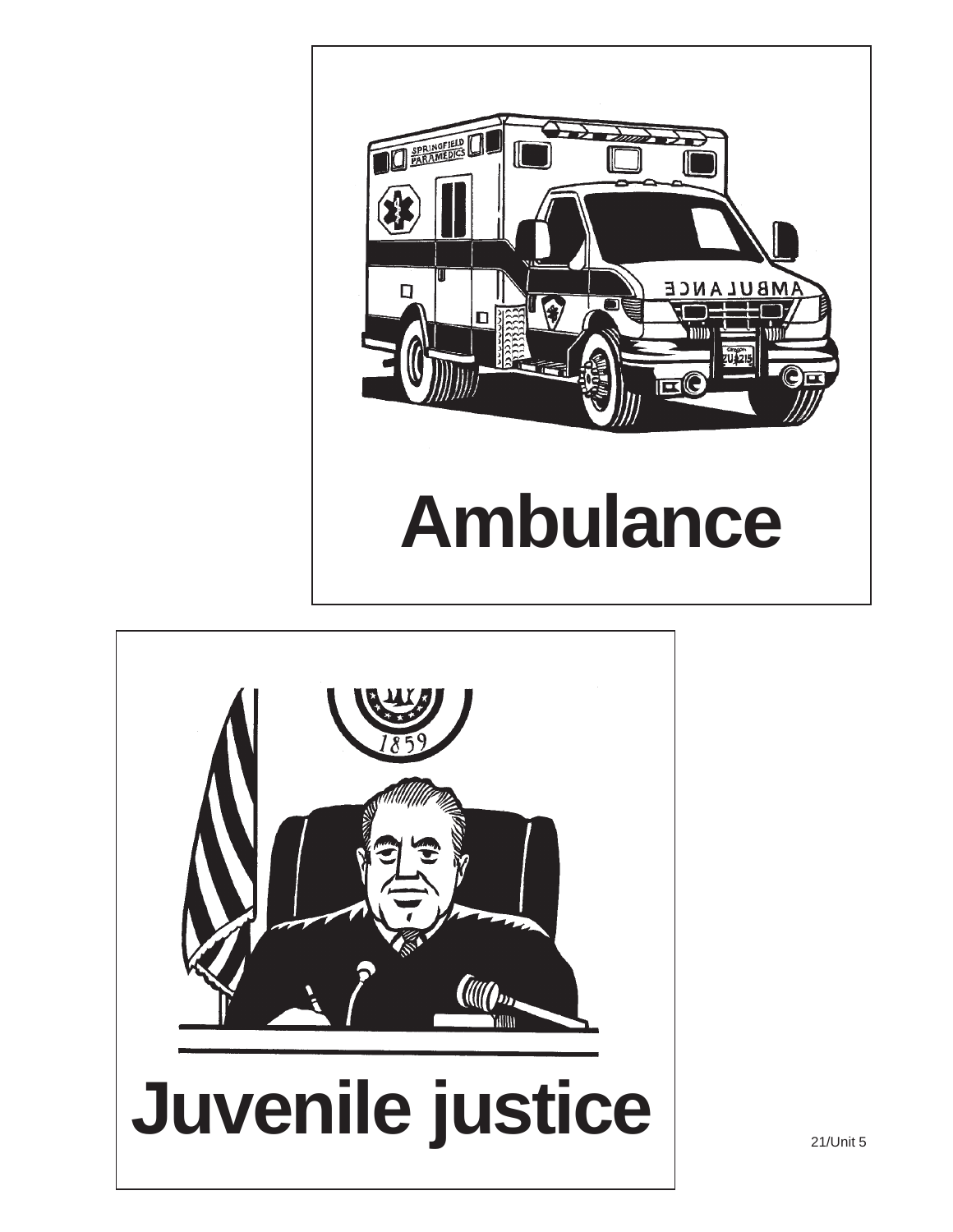

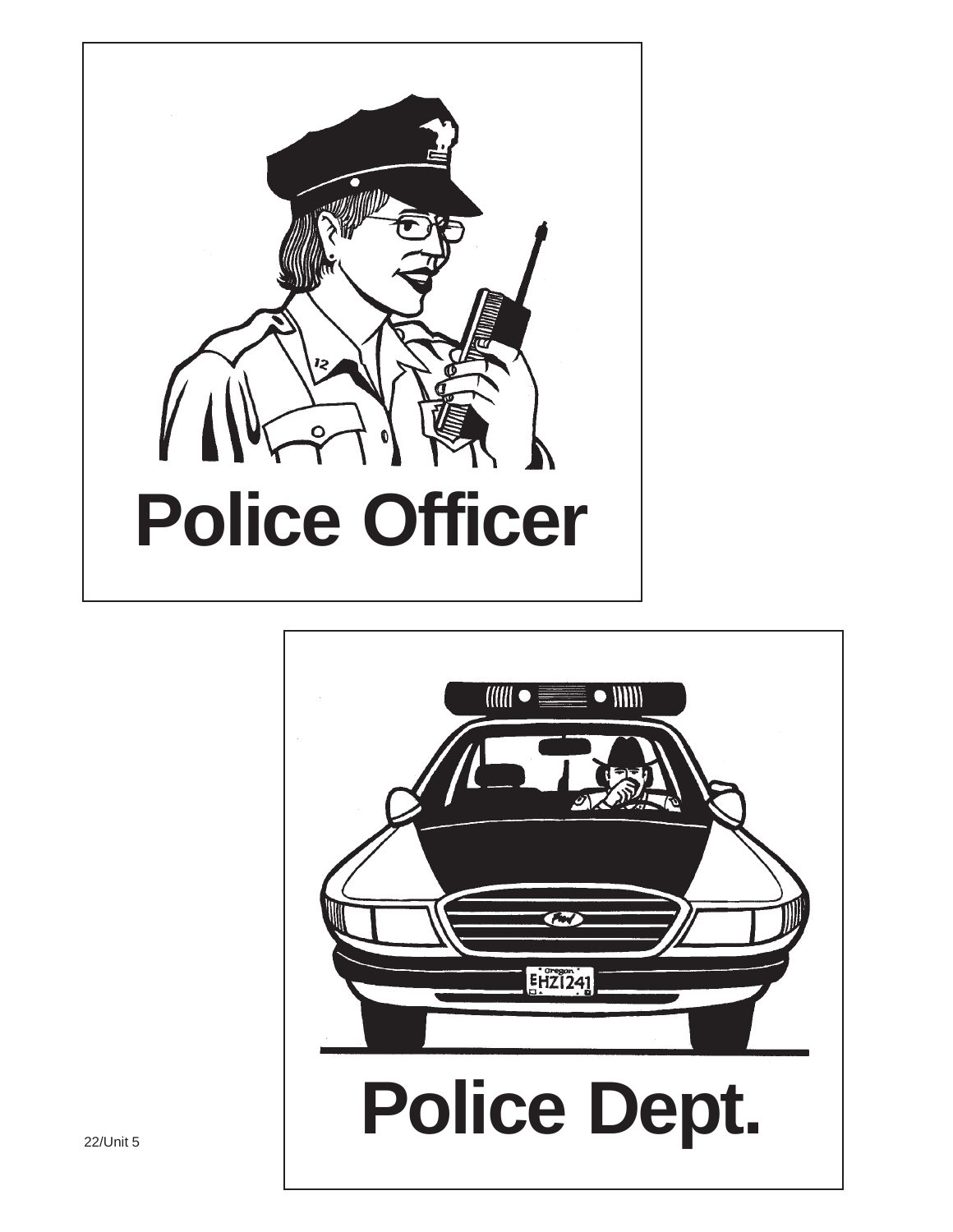



23/Unit 5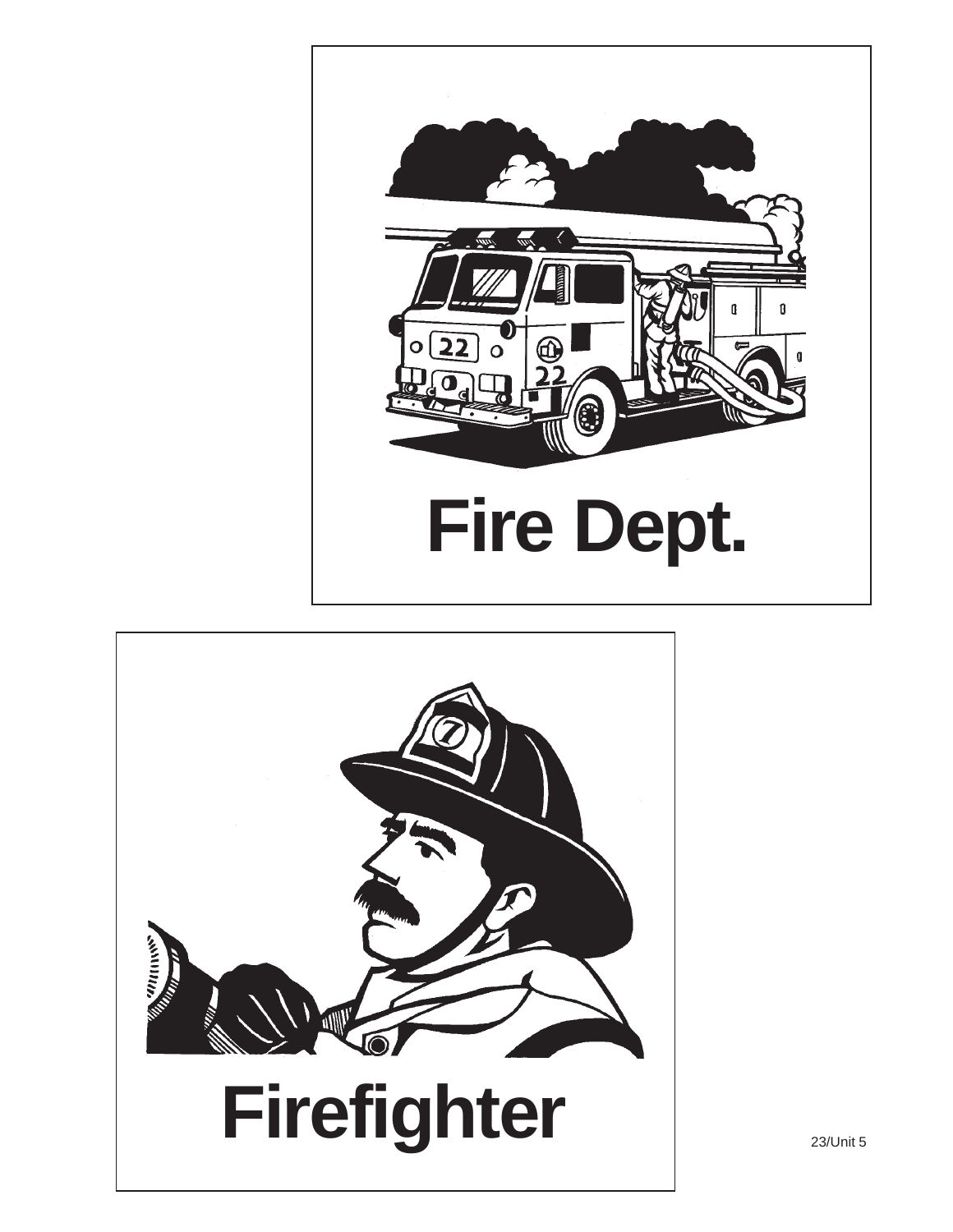

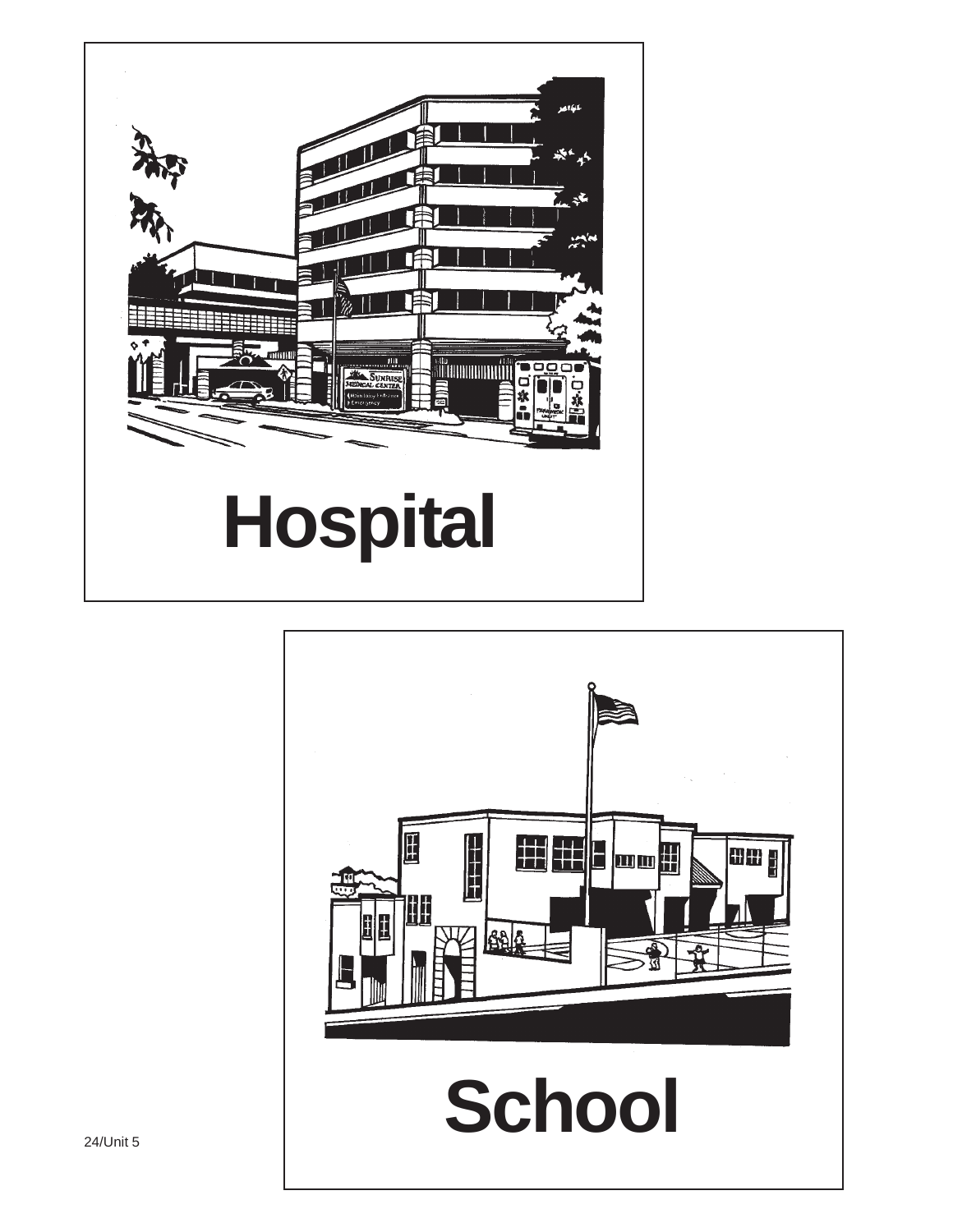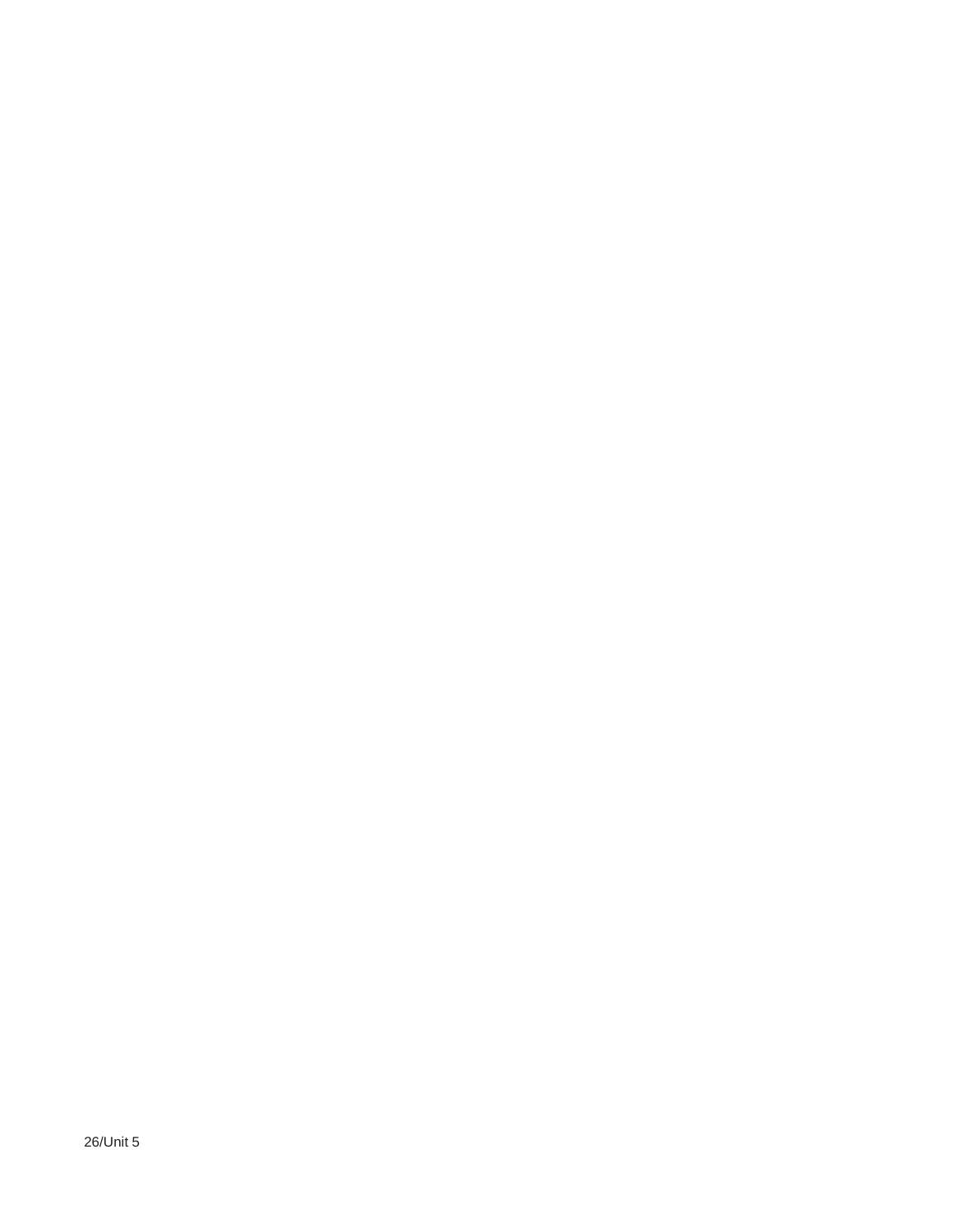



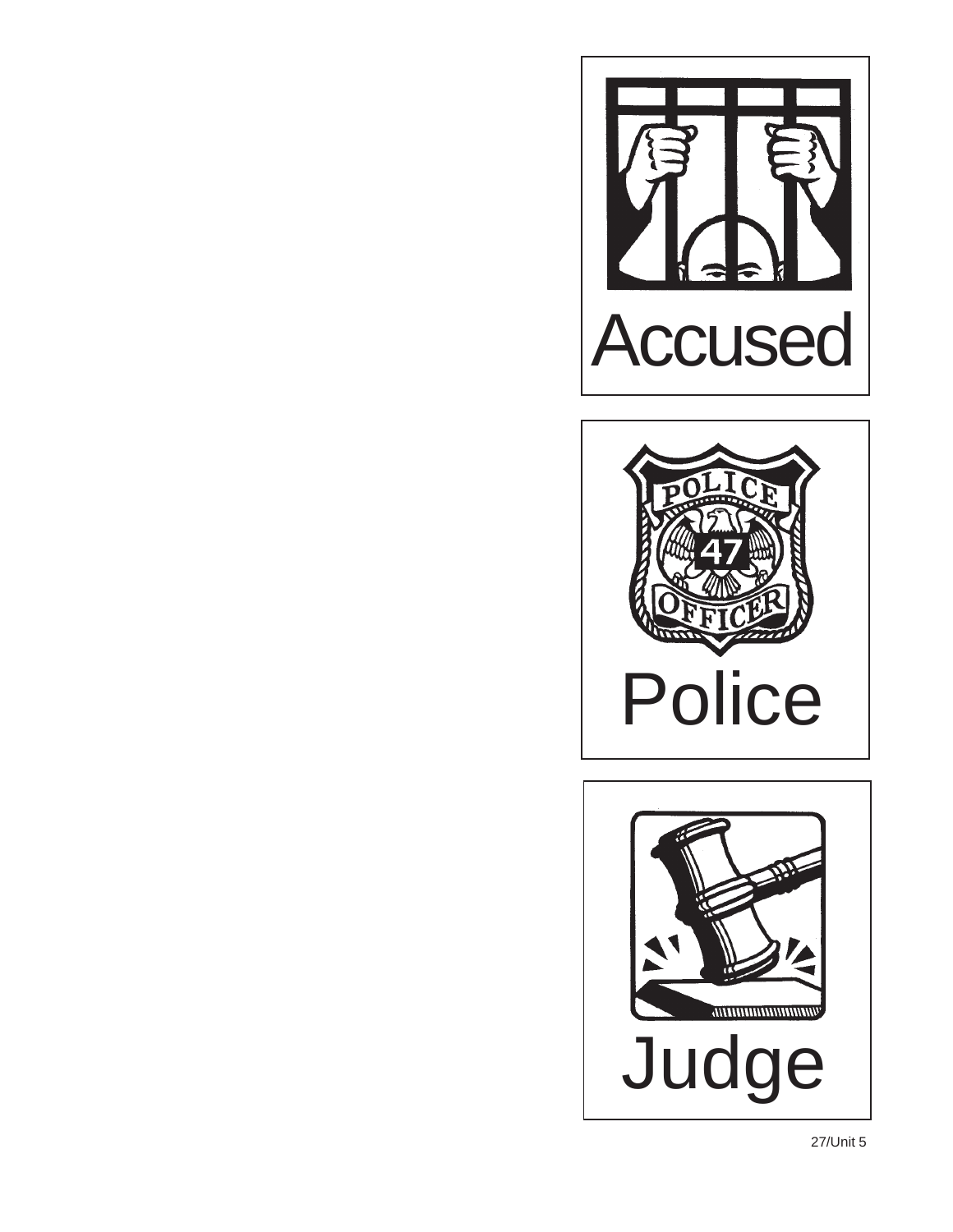

Rod is with his friends and they decide to call 9-1-1 to report a prank house fire.



# 165.570 Improper use of an emergency reporting system.

Class A Misdemeanor. Calls to 9-1-1 emergency reporting system for a purpose other than to report an emergency; or

allows another person to use telephone equipment owned or under their control to make a 9-1-1 call for any other purpose other than to report an emergency situation.



165.570 Improper use of an emergency reporting system.

## **Consequences**

### **Juvenile:**

Rod has to write a 400-word essay to the judge on why 9-1-1 is so important. He also has to pay the court \$50.

## **Adults:**

Maximum fine: \$6,250 Maximum jail time: 1 year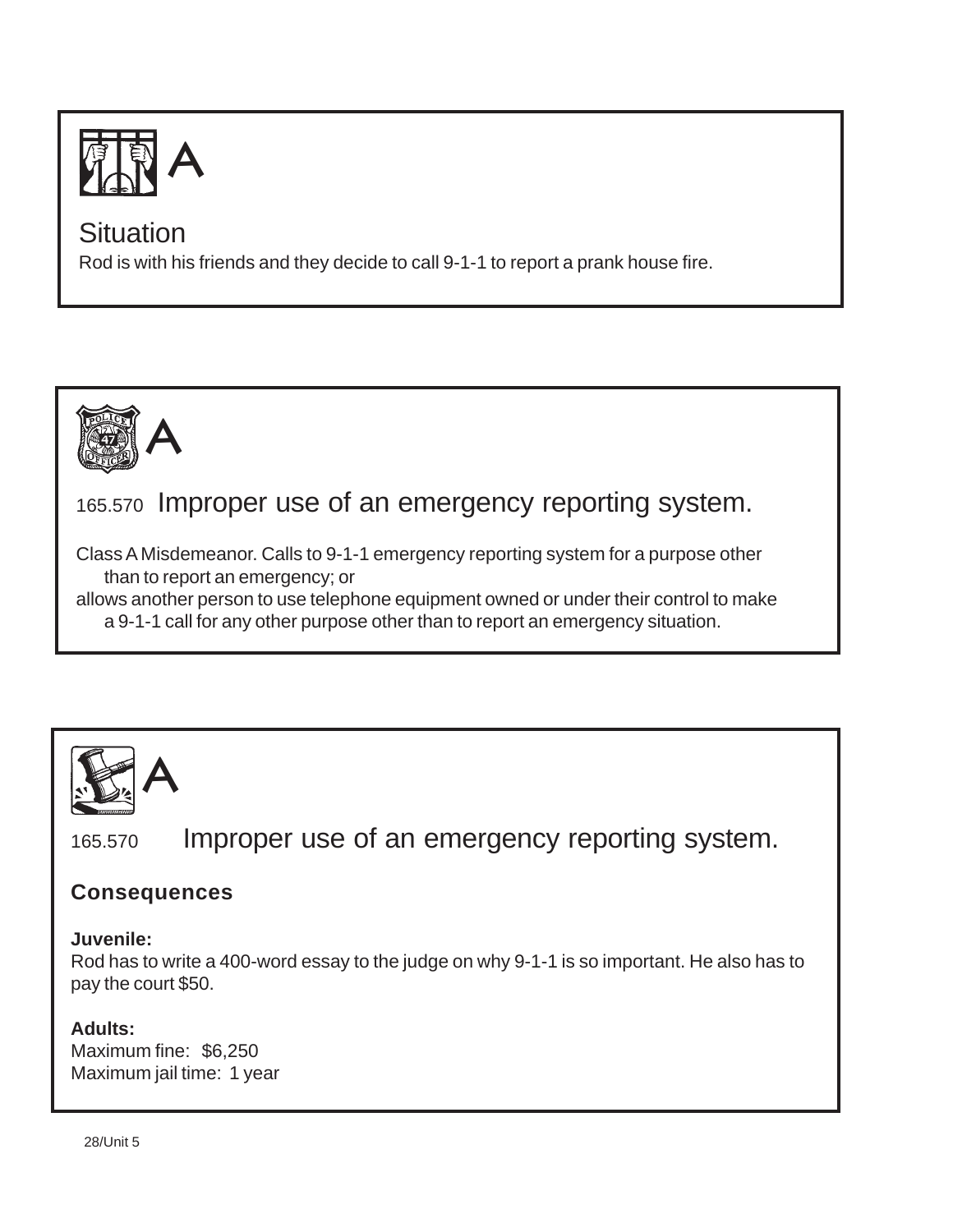

Mike and Randy have set up a fort in the barn behind the neighbor's house. The weather is starting to get cooler, so one afternoon Mike suggests they start a fire to keep warm. Before they know it the fire gets bigger and the barn burns down.



# 164.335 Reckless Burning

Class A Misdemeanor. Person recklessly damages another person's property by fire or explosion.



164.335 Reckless burning

## **Consequences**

## **Juvenile:**

Mike has to meet with V.O.R.P. (Victim Offender Reconciliation Program) and agrees to help the owner rebuild the barn. Mike also has to complete an education program through the fire department and is placed on probation until the age of eighteen.

## **Adults:**

Maximum fine: \$6,250 Maximum jail time: 1 year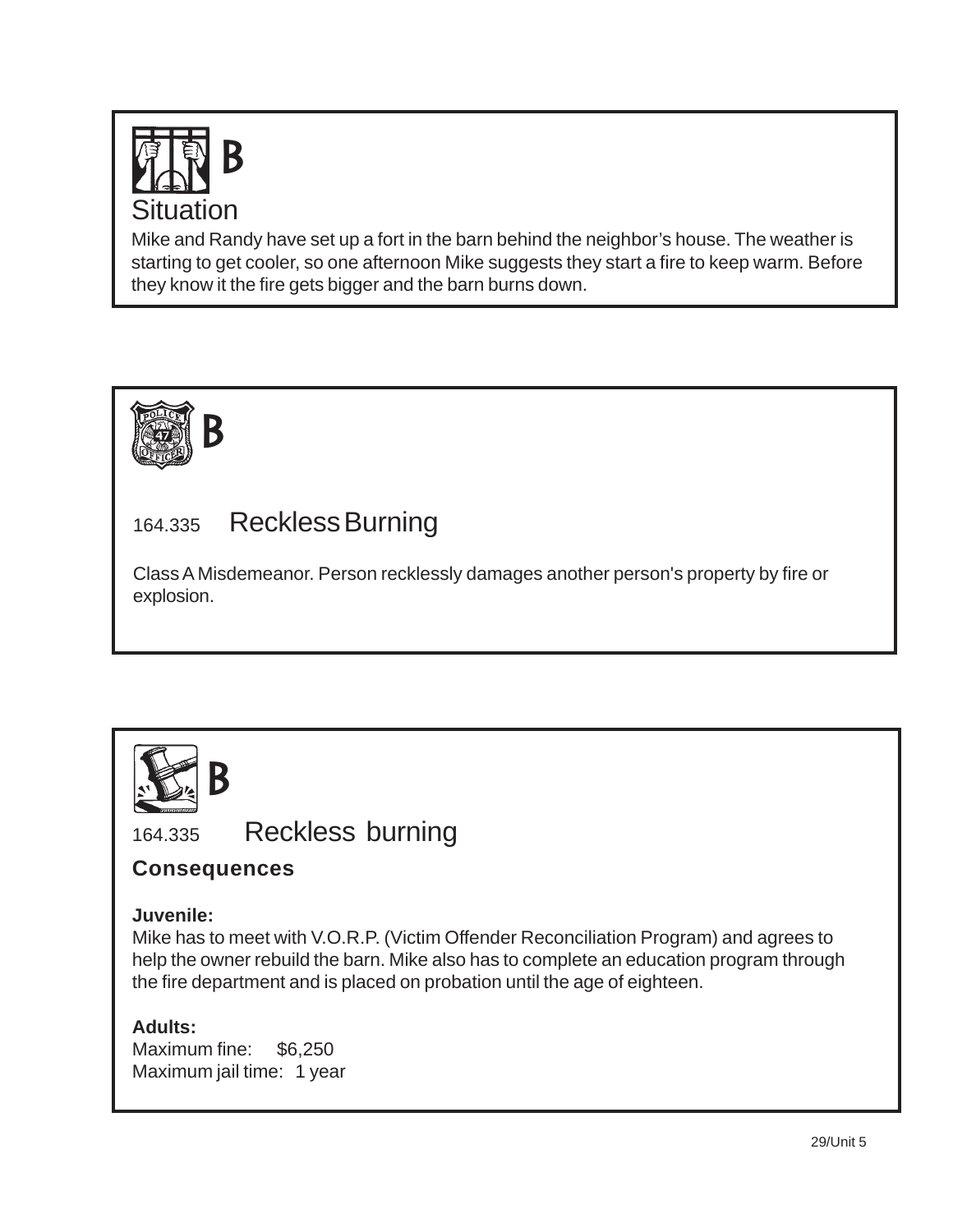

Sam is very angry at Alex. After school, he lights the small storage shed behind Alex's house on fire. Sam doesn't want to hurt anyone, he just wants Alex to know he's really mad.



# 164.315 Arson in the second degree

Class C Felony. Person intentionally damages by fire or explosion any building of another that is not protected property (unprotected property is not occupied) and the damage to the property exceeds \$750.



164.315 Arson in the second degree

## **Consequences**

## **Juvenile:**

Sam spends one night in juvenile detention. He has to pull weeds at the court house for a total of 24 hours. He has to write a 500-word essay to the judge on why fire setting is dangerous. His parents have to buy Alex's parents a new shed. Sam is placed on probation for two years.

## **Adults:**

Maximum fine: \$125,000 Maximum jail time: 5 years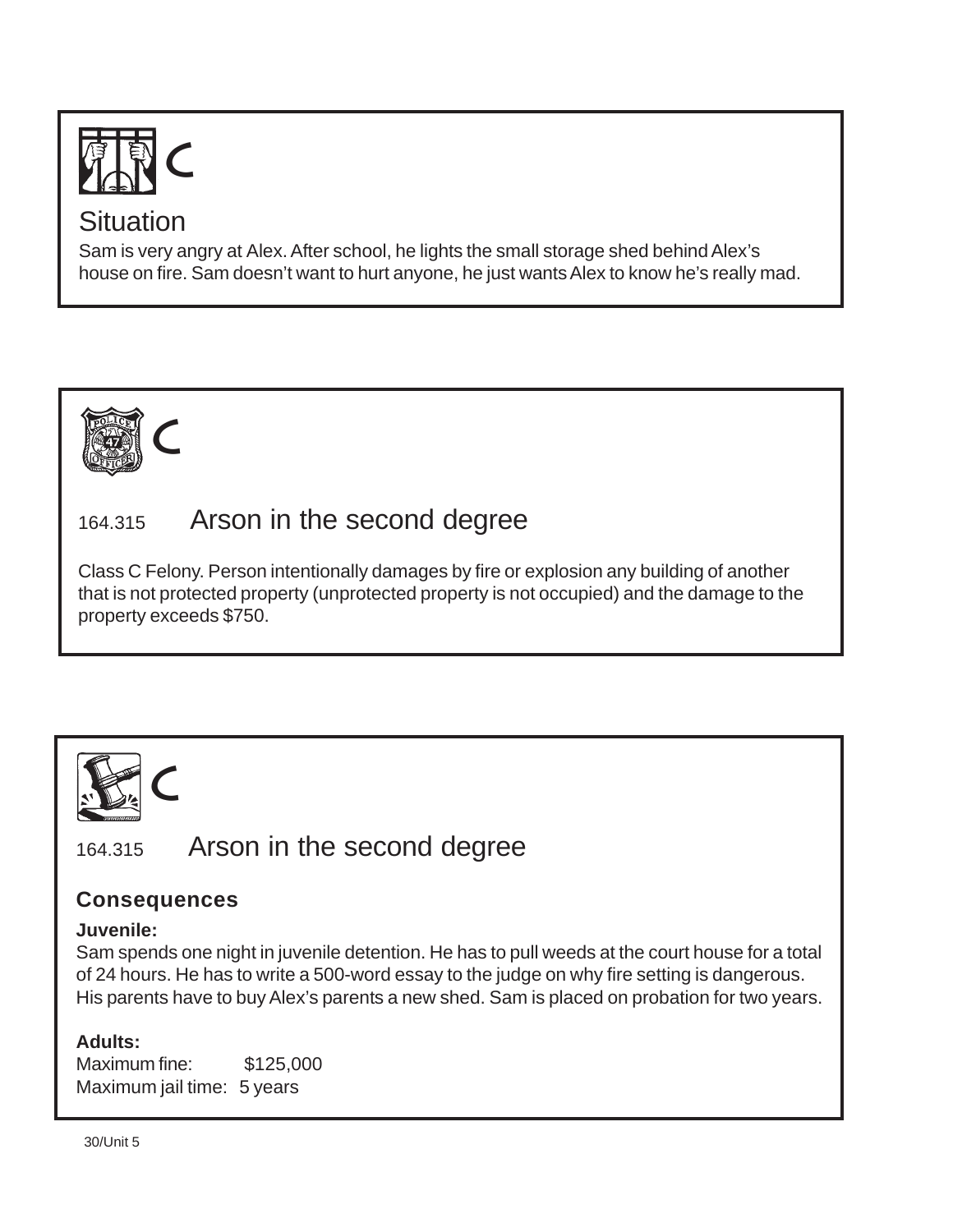

One day Les and his buddies decided to go to an abandoned house to smoke cigarettes. Les flicked one of his cigarettes onto an old mattress, which later caught on fire. The fire department responded and one of the firefighters was seriously injured while fighting the fire.



# 164.325 Arson in the first degree

Class A Felony. Person intentionally damages by fire or explosion:

(a) protected property of another; or

(b) any property where a person is in danger of physical injury; or

(c) any property, where the person recklessly causes serious physical injury to a firefighter or a peace officer acting in the line of duty.



# 164.325 Arson in the first degree

## **Consequences**

### **Juvenile:**

Les is lodged in juvenile detention for eight days, is required to attend weekly counseling for one year, has to clean outside the fire department for a total of 100 hours and is placed on probation for five years. His parents have to pay the firefighter's hospital bills of \$12,450. Note: If out-of-home placement is required, only commitment to the Oregon Youth Authority is possible. If you are fifteen years or older you will be sentenced under Measure 11 to seven years six months.

## **Adults:**

Maximum fine: \$375,000 Maximum jail time: 20 years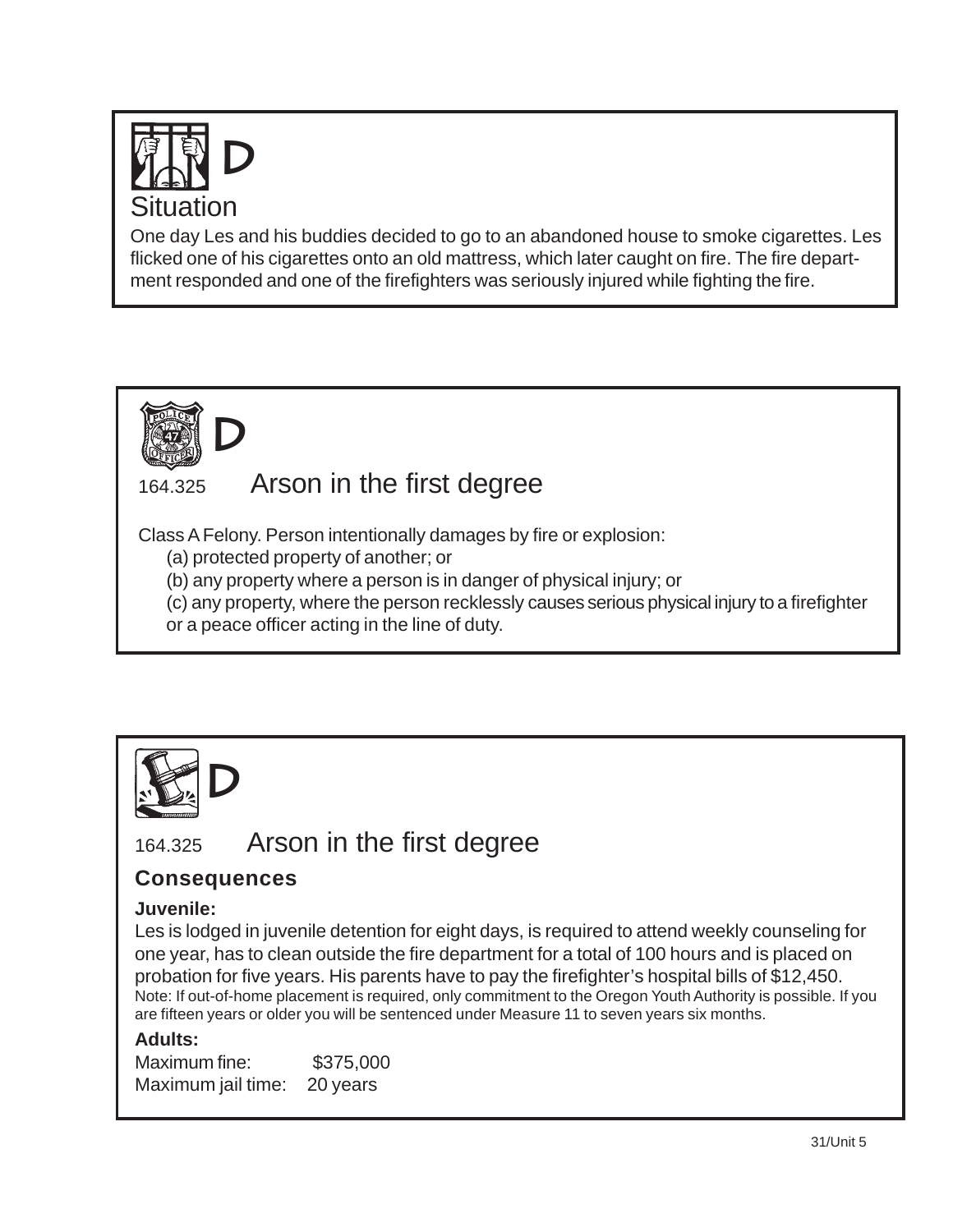

On Halloween the Franklin twins take several bags of trash to Mr. Moyer's house and dump it in the driveway. They light the trash on fire and leave. The trash is wet and doesn't burn. The next morning Mr. Moyer has to clean up the mess and is late for work.



# 163.345 Criminal mischief in the third degree.

Class C Felony. Person intentionally tampers with the property of another and causes an inconvenience to that person.



164.365 Criminal mischief in the third degree

## **Consequences**

## **Juvenile:**

The Franklin twins have to pay Mr. Moyer \$40 for making him late for work. They also have to complete a fire safety program and are placed on probation for one year.

## **Adults:**

Maximum fine: \$1,250 Maximum jail time: 30 days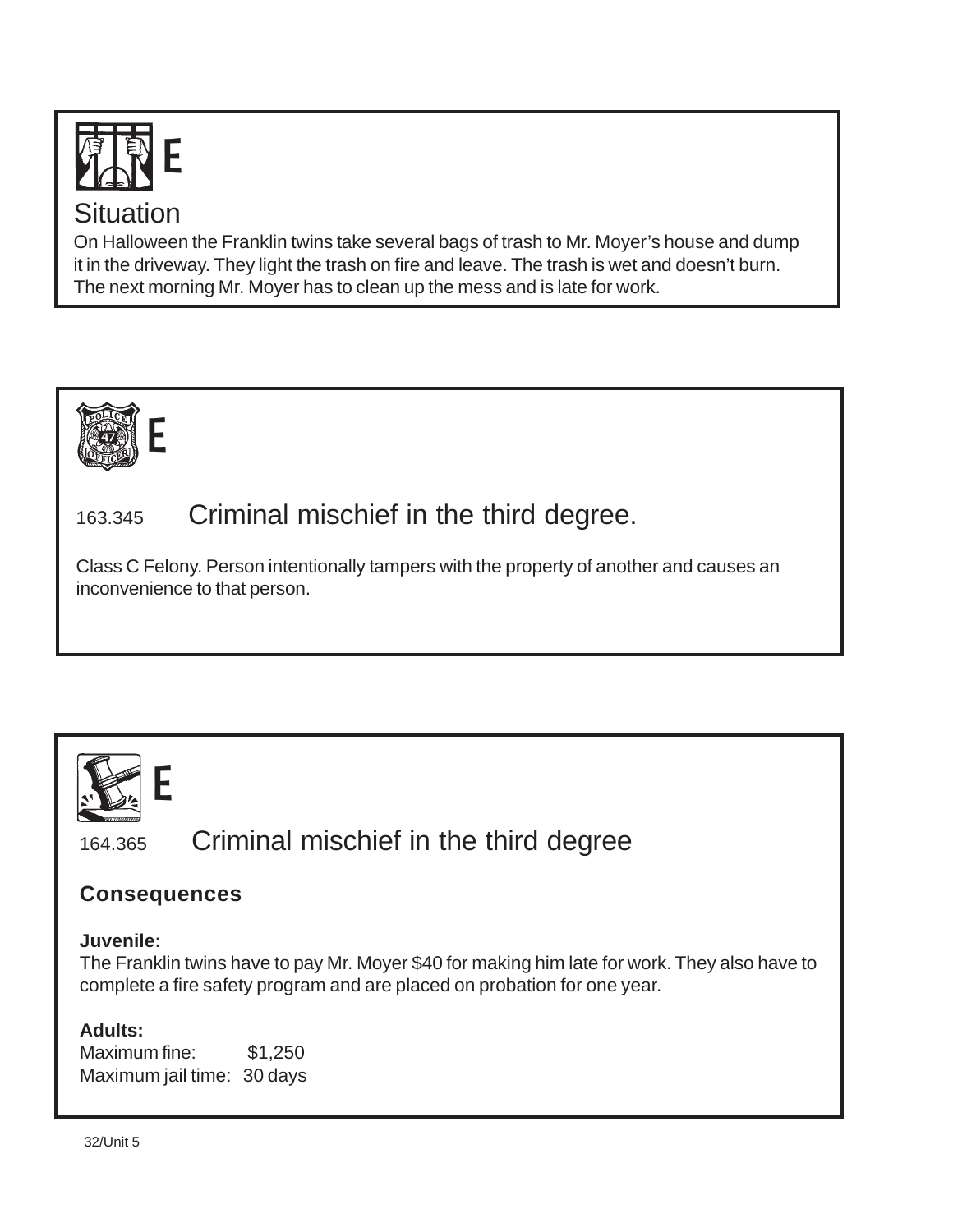

Dan lights a fire in a dumpster. The dumpster is heavily damaged and has to be replaced. The cost to replace the dumpster is \$150.



# 164.354 Criminal mischief in the second degree

Class A Misdemeanor. Person intentionally or recklessly damages the property of another in an amount exceeding \$100.



164.354 Criminal mischief in the second degree

## **Consequences**

## **Juvenile:**

Dan has to pay \$150 to replace the dumpster. He also has to complete the education program through the fire department. Dan is placed on probation for one year.

**Adults:**

Maximum fine: \$6,250 Maximum jail time: 1 year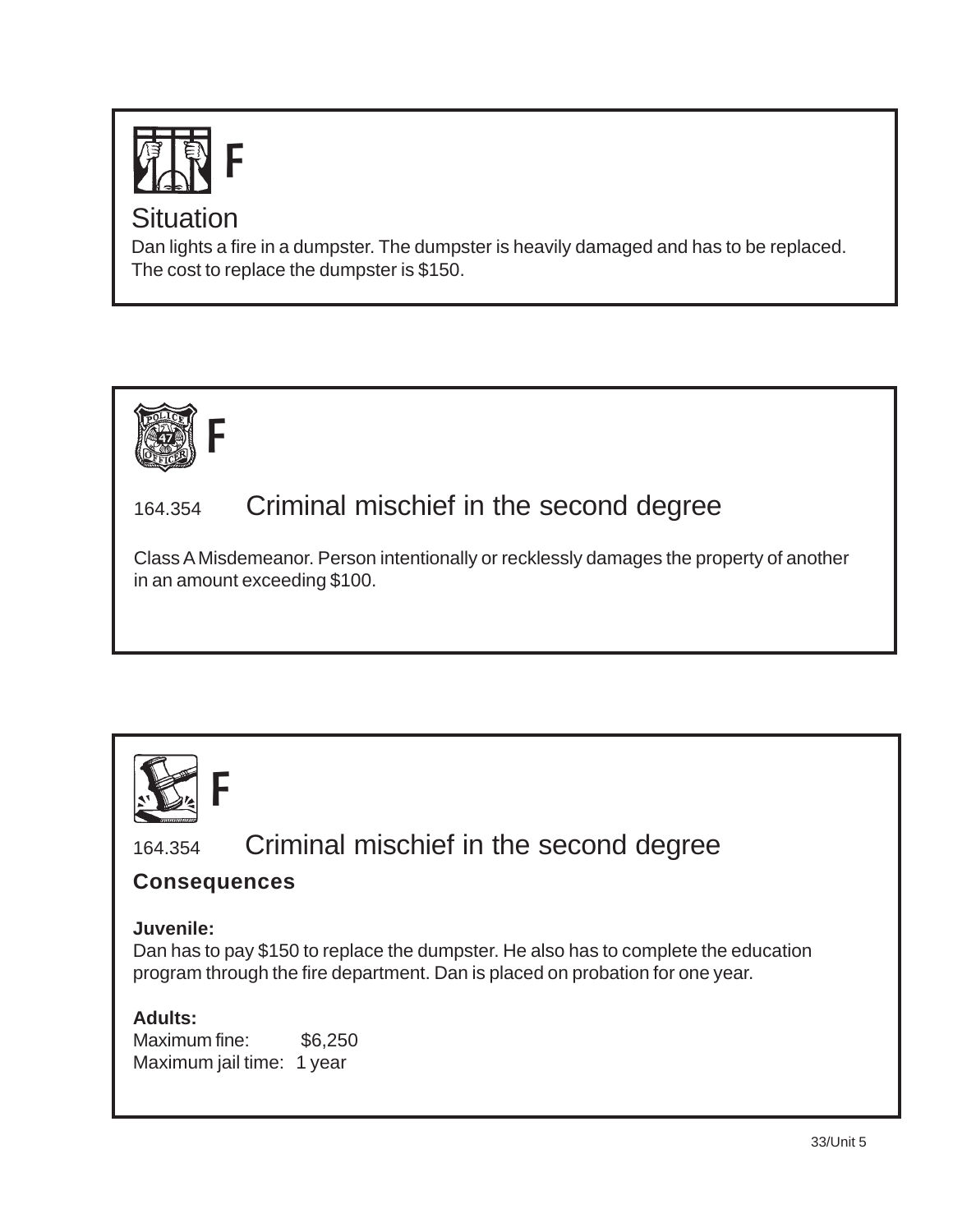

Eric comes forward and tells the police that Jason was involved in the fire last week that destroyed a Port-a-Potty. The damage to the Port-a-Potty was valued at \$800.



# 164.365 Criminal mischief in the first degree

Class C Felony. Person intentionally damages the property of another:

- (a) in an amount exceeding \$750;
- (b) by means of explosive; or
- (c) by starting a fire in an institution to which the person is committed; or
- (d) which is a public utility.



164.365 Criminal mischief in the first degree

## **Consequences**

## **Juvenile:**

Jason's parents have to pay \$800 to replace the Port-a-Potty. Jason has to complete a fire safety program with his parents. He is on probation until he is 18 and he has to pick up garbage on the highway for a total of 60 hours.

## **Adults:**

Maximum fine: \$125,000 Maximum jail time: 5 years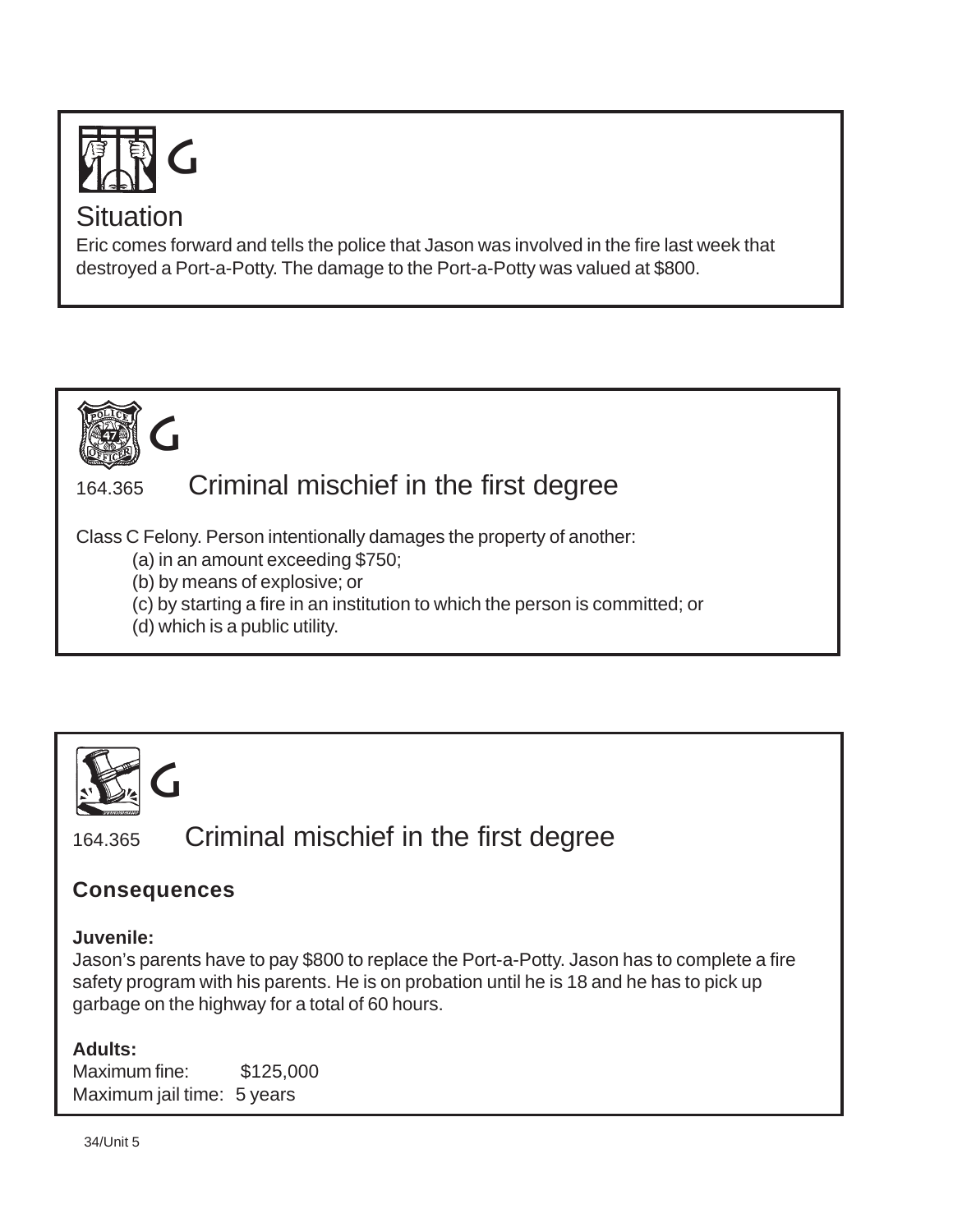

Joe has been repeatedly asked to quit loitering in front of the Happy Ends restaurant. The annoyed owner contacts the police. Joe becomes angry, enters the men's restroom and lights the trash on fire. The restaurant is full at the time. In the panic a customer is trampled and dies.



# 163.145 Criminally negligent homicide

Class B Felony. Person causes death of another person by doing something that was not safe.

(Additional charges - Arson 1 - Class A felony)



# 163.145 Criminally negligent homicide

## **Consequences**

### **Juvenile:**

Joe is placed in the custody of the Oregon Youth Authority and is lodged at a state training school until he is 20 years old. He is on probation until he is 25 years old and has to go to counseling for 2 years.

## **Adults:**

Maximum fine: \$250,000 Maximum jail time: 10 years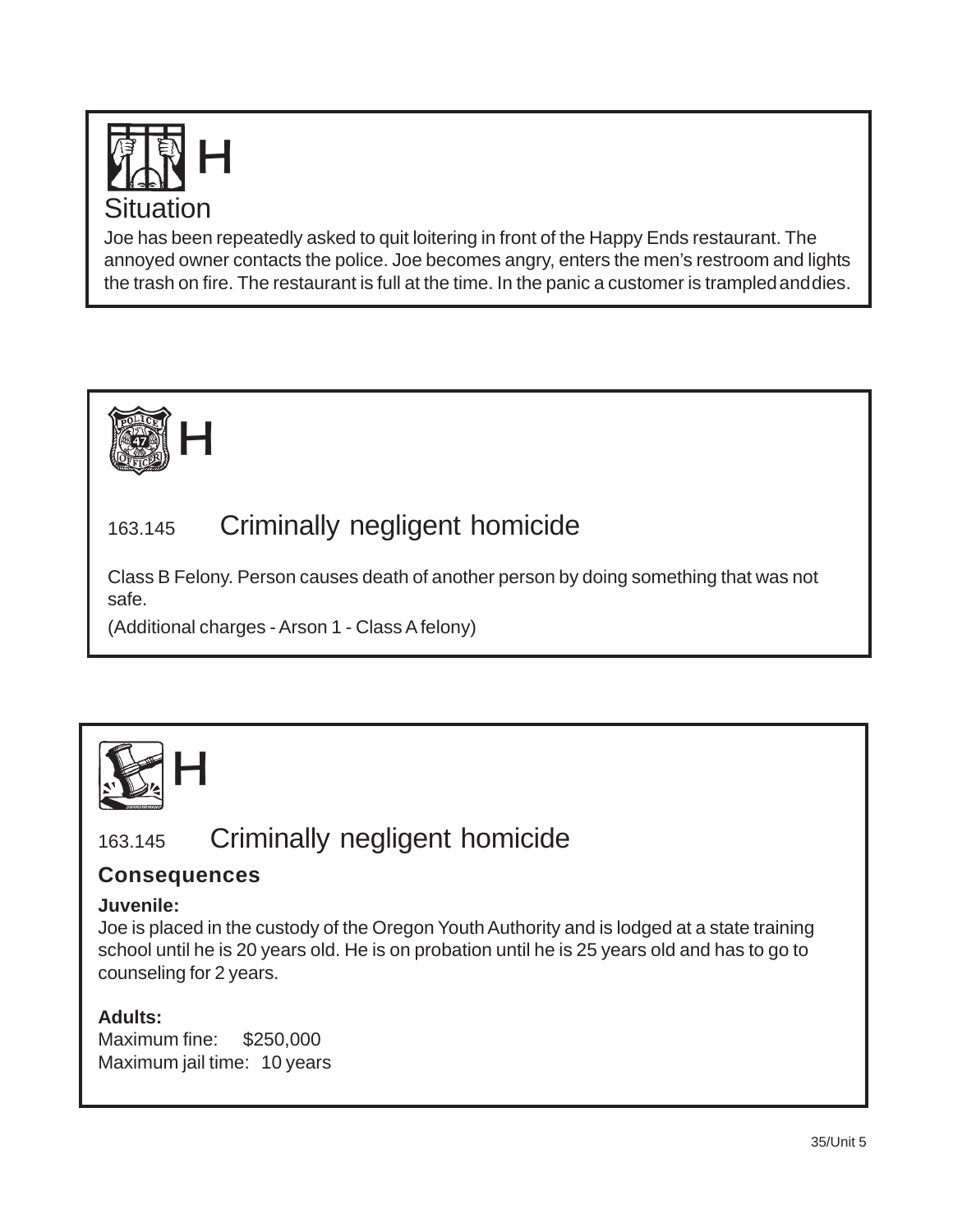

Rod and Joe are walking home one night. Rod dares Joe to light the dumpster beside Dr. Reed's office on fire. Joe lights a small fire in the dumpster and puts it out. Later, the fire takes off, catching the building on fire. Dr. Reed is working late in the building. The building is a total loss and Dr. Reed's body is found the following day.



# 163.125 Manslaughter in the second degree

Class B Felony. Person recklessly causes the death of another person.



163.125 Manslaughter in the second degree

## **Consequences**

### **Juvenile:**

Joe is placed in a youth correctional facility for two years. He has to pay \$500 in fines. He is on probation until he is 25 years old and he has to attend counseling for three years. Note: If you are fifteen years or older you will be sentenced under Measure 11 to six years three months.

### **Adults:**

Maximum fine: \$250,000 Maximum jail time: 10 years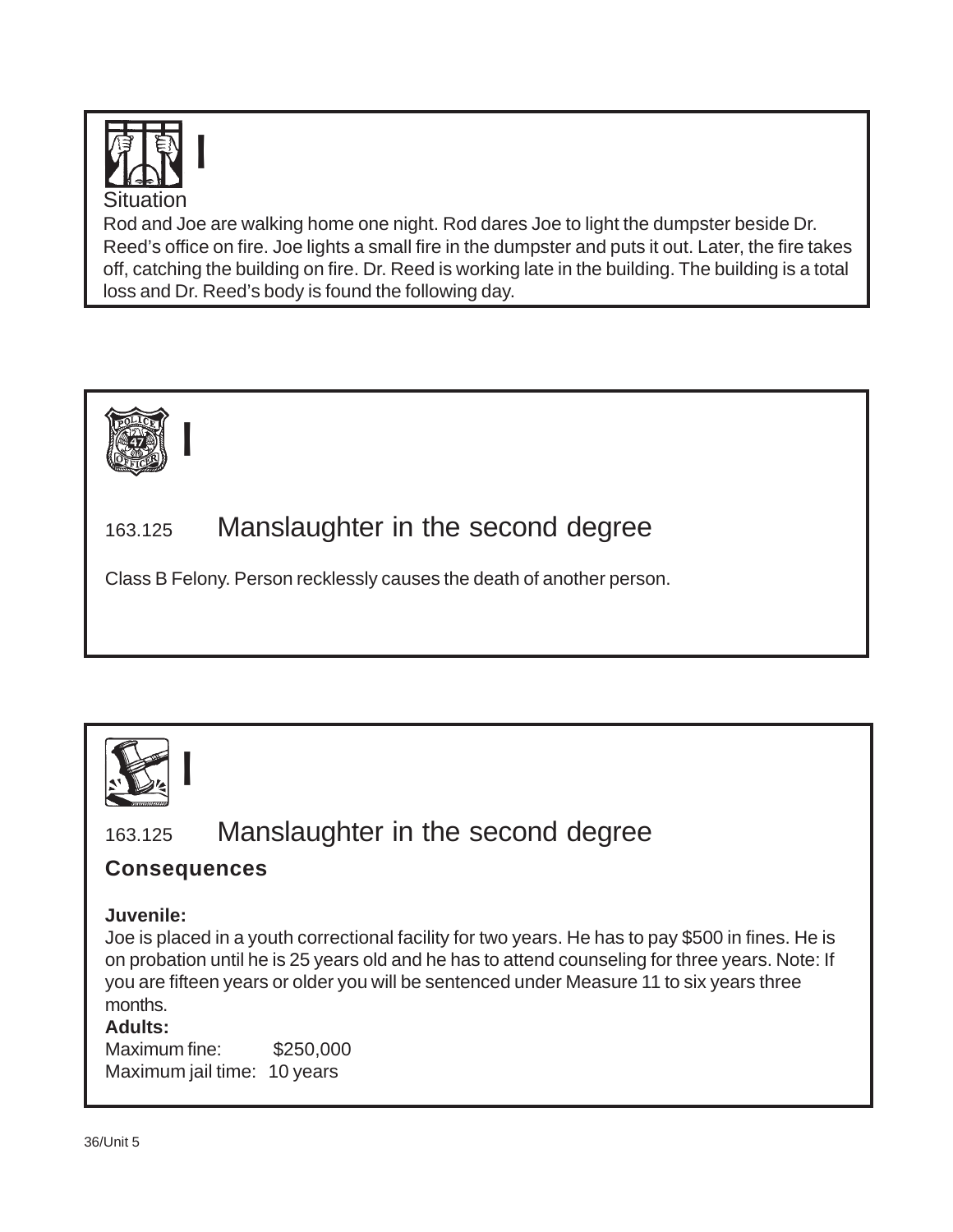## Juveniles and Fireworks A Juvennes and Fileworks

These laws are taken from the 1997 Oregon Revised Statutes. They are a direct quote from the statutes and are the laws which govern fireworks possession, use, and sale in Oregon. The laws in states other than Oregon may vary so for those outside of Oregon who are using this curriculum, please refer to your own state statutes for detailed information on offenses.

**161.015 (9) "Possess"** means to have physical possession or otherwise to exercise dominion or control over property.

**480.110 Definitions for Oregon Fireworks Law**. For the purposes of ORS 480.110 to 480.165, which sections may be cited as the Oregon Fireworks Law, and unless otherwise required by the context:

*(1) "Fireworks" means any combustible or explosive composition or substance, or any combination of such compositions or substances, or any other article which was prepared for the purpose of providing a visible or audible effect by combustion, explosion, deflagration or detonation, and includes blank cartridges or toy cannons in which explosives are used, balloons which require fire underneath to propel the same, firecrackers, torpedoes, skyrockets, Roman candles, bombs, rockets, wheels, colored fires, fountains, mines, serpents or any other article of like construction or any article containing any explosive or inflammable compound, or any tablets or other device containing any explosive substances or inflammable compound; but does not include:*

*Note to Reader: Items listed in (a) and (b) are unclassified fireworks and as such are not subject to Oregon's permit requirements. Items listed in (c) are not fireworks. Those items listed in (d) are the items that are considered legal for individual members of the general public to purchase for personal use. Those items listed in (d) may be purchased by those individuals 16 years of age or older.*

(a) Sparklers, toy pistol paper caps, toy pistols, toy canes, toy guns or other devices in which paper caps containing .25 grains or less of explosive compound are used, and when the rate of burning and the explosive force of the materials in such devices are not greater than an equivalent weight of F.F.F.G. black powder, and when such devices are so constructed that the hand cannot come in contact with the cap when in place for explosion, and the major explosive force is contained or dispelled within the housing or shell of the device, there is no visible flame during discharge, there is no flaming or smoldering of any of the components or parts of the device after discharge, and the device does not produce sufficient heat to readily ignite combustible materials upon which the device may be placed. The sale and use of such devices shall be permitted at all times.

(b) Snakes or similar smoke-producing material containing not more than 100 grains of combustible substances when there is no visible flame during discharge, there is no after smoldering, and the devices do not produce sufficient heat to readily ignite combustible materials upon which the devices may be placed. The sale and use of such devices shall be permitted at all times.

(c) Model rockets and model rocket motors designed for the purpose of propelling recoverable aero models. The sale and use of such devices shall be permitted at all times.

(d) Those items described in **ORS 480.127 (4)**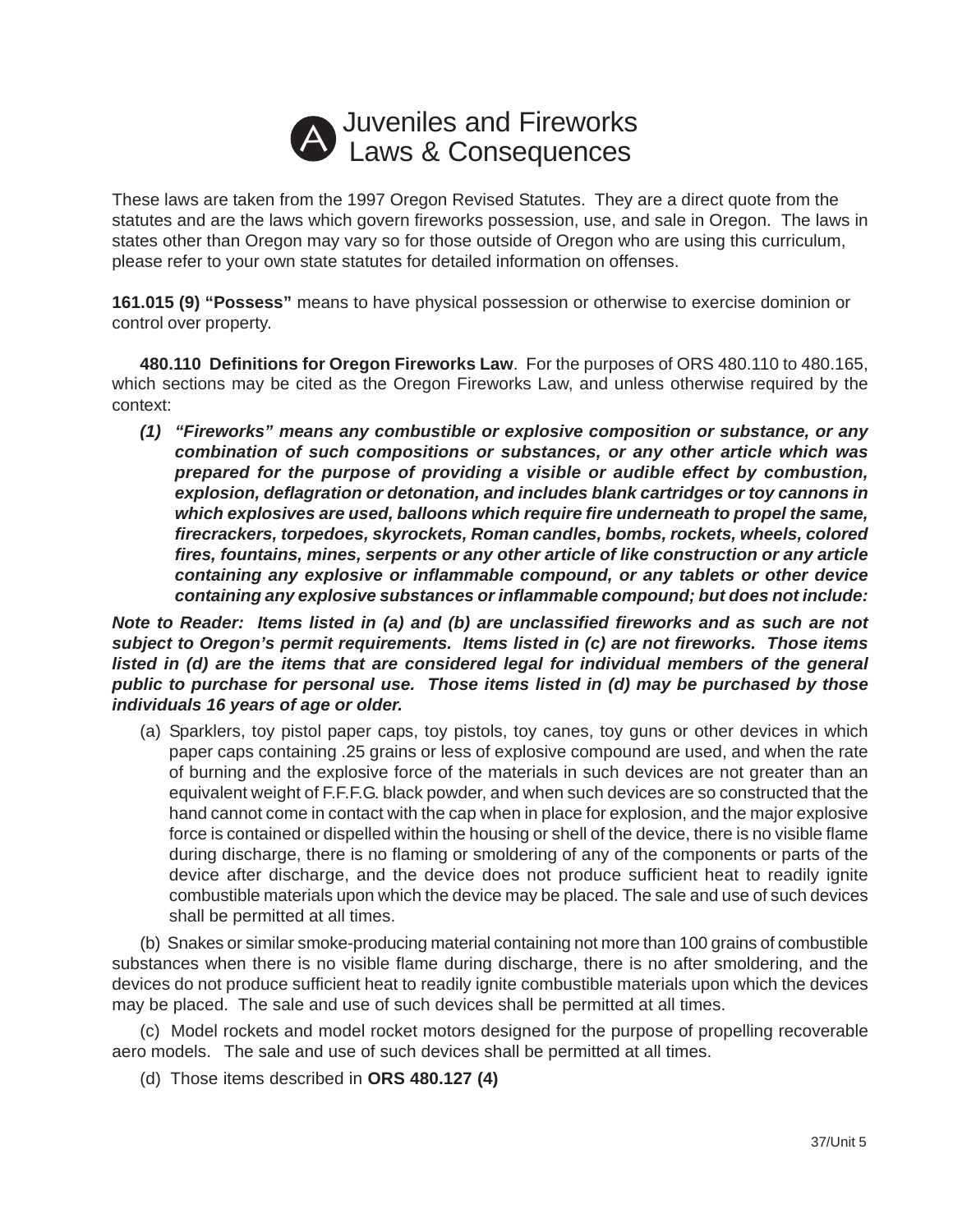#### \***ORS 480.127(4)**

**As used in this section: (the following are firework items legal for sale with a retail sales permit). (see fireworks photo identification page)** *. Those items listed in (d) may be purchased by those individuals 16 years of age or older.*

**(a) "Combination item"** means a device that contains combinations of two or more of the effects described in paragraphs (b) to (g) of this subsection.

**(b) "Cone fountain"** means a cardboard or heavy paper cone containing not more than 50 grams of pyrotechnic composition. The effect upon ignition is the same as that of a cylindrical fountain.

**(c) "Cylindrical fountain"** means a cylindrical tube not more than three-fourths inch (19mm) inside diameter and containing not more than 75 grams of pyrotechnic composition. Upon ignition, a shower of colored sparks and sometimes a whistling effect is produced. This device may be provided with a spike for insertion into the ground, a wood or plastic base for placing on the ground or a wood or cardboard handle if intended to be handheld.

**(d) "Flitter sparkler"** means a narrow paper tube containing not more than 100 grams of pyrotechnic composition that produces colored sparks upon ignition. The paper at one end of the tube is ignited to make the device function.

**(e) "Ground spinner"** means a small device similar to a wheel in design and effect and containing not more than 60 grams of pyrotechnic composition. When placed on the ground and ignited, a shower of colored sparks is produced by the rapidly spinning device.

**(f) "Illuminating torch"** means a cylindrical tube containing not more than 100 grams of pyrotechnic composition. This device may be provided with a spike for insertion into the ground, a wood or plastic base for placing on the ground or a wood or cardboard handle if intended to be handheld.

**(g) "Wheel"** means a pyrotechnic device attached to a post or tree by means of a nail or string. Each wheel may contain not more than six driver units or tubes not exceeding one-half inch (12.5mm) inside diameter and containing not more than 60 grams of pyrotechnic composition. Upon ignition, the wheel revolves and produces a shower of colored sparks, and sometimes a whistling effect.

Oregon Law allows for the issuance of civil penalties for violations for the fireworks laws and administrative rules. The following is a quote from the statute for civil penalties. Following the statutory reference is information regarding civil penalty assessments. Please refer to Oregon Administrative Rules 837-12-1000 through 837-12-1160 for detailed information. A copy may be obtained by contacting the Office of State Fire Marshal, License and Permit Services Unit, 503-373-1871, ext. 273.

#### **480.165 Civil penalty for fireworks law violations.**

In addition to any other penalty provided by law, any person who violates any provision of ORS 480.110 to 480.165, or any rule adopted by the State Fire Marshal pursuant thereto, is subject to a civil penalty imposed by the State Fire Marshal in an amount not to exceed \$500 per violation. However, an individual member of the general public who possesses fireworks of a retail value less than \$50 is not subject to a civil penalty. Each day a violation continues shall be considered a separate offense.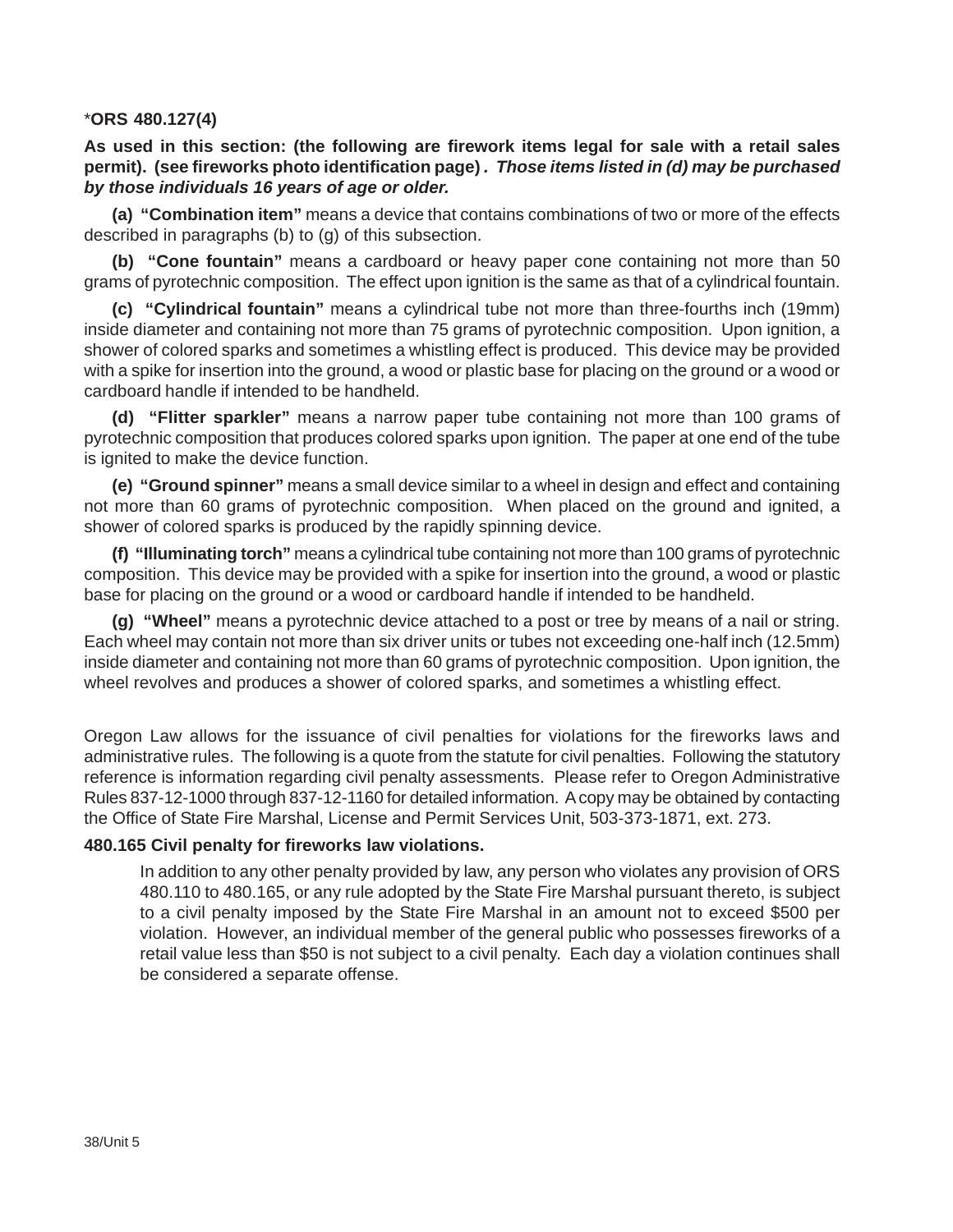#### **Oregon Administrative Rules for Civil penalty for fireworks law violations.**

#### **Violation Types, Instances, and Penalty Assessments**

**837-12-1050 (1)** Penalties shall be assessed according to violation type and instance in **Table 2** and OAR 837-12-1130 through 837-12-1160, except as provided in OAR 837-12-1100.

- (2) The types of violations are:
	- (a) Least Type I;
	- (b) Minimal Type II;
	- (c) Moderate Type III;
	- (d) Severe Type IV.

(3) The violation instance is determined based on the number of times a person has committed a violation.

| <b>VIOLATION TYPE</b> | <b>TABLE 2 - Penalties*</b><br><b>VIOLATION INSTANCE</b> |       |       |
|-----------------------|----------------------------------------------------------|-------|-------|
|                       |                                                          |       | 3     |
| I. Least              | Warning                                                  | \$25  | \$75  |
| II. Minimal           | \$25                                                     | \$75  | \$150 |
| III. Moderate         | \$75                                                     | \$150 | \$250 |
| IV. Severe            | \$125                                                    | \$250 | \$500 |

\***Table 2** is a *guideline* for penalty assessments. Also refer to OAR 837-12-1130 through 837-12-1160.

#### **Type I Violations**

**837-12-1130** (1) Type I violations are subject to penalties ranging from \$0 to \$75 a day depending upon instance and in accordance with OAR 837-12-1050(3).

- (2) Examples of Type I violations include but are not limited to:
	- (a) Failure to post "No Smoking" signs at the retail fireworks sales stand;
	- (b) Failure to provide required fire extinguishing equipment at the retail fireworks sales stand;
	- (c) Failure to maintain a clean, orderly area within 20 feet of the retail sales area;

(d) Failure to keep a copy of the retail sales permit at the retail sales stand while the stand is open;

(e) Possession of illegal fireworks worth less than \$50.

#### **Type II Violations**

**837-12-1140** (1) Type II violations are subject to penalties ranging from a warning to \$150 a day depending upon instance and in accordance with OAR 837-12-1050(3).

(2) Examples of Type II violations include but are not limited to:

(a) Failure to have a person 18 years of age or over inside the retail sales stand during business hours;

(b) Omission of the required wholesale permit number, address and name of the wholesaler on any fireworks shipped within or into the State of Oregon;

(c) Omission of the name of the retail sales permit holder and retail sales permit number on fireworks cartons, containers, cases, and associated paperwork purchased by the permit holder and shipped within or into the State of Oregon;

- (d) Possession of more than \$50 but less than \$100 worth of illegal fireworks;
- (e) Discharge of less than \$50 worth of illegal fireworks;
- (f) Smoking or the ignition of fireworks within 50 feet of any fireworks stand.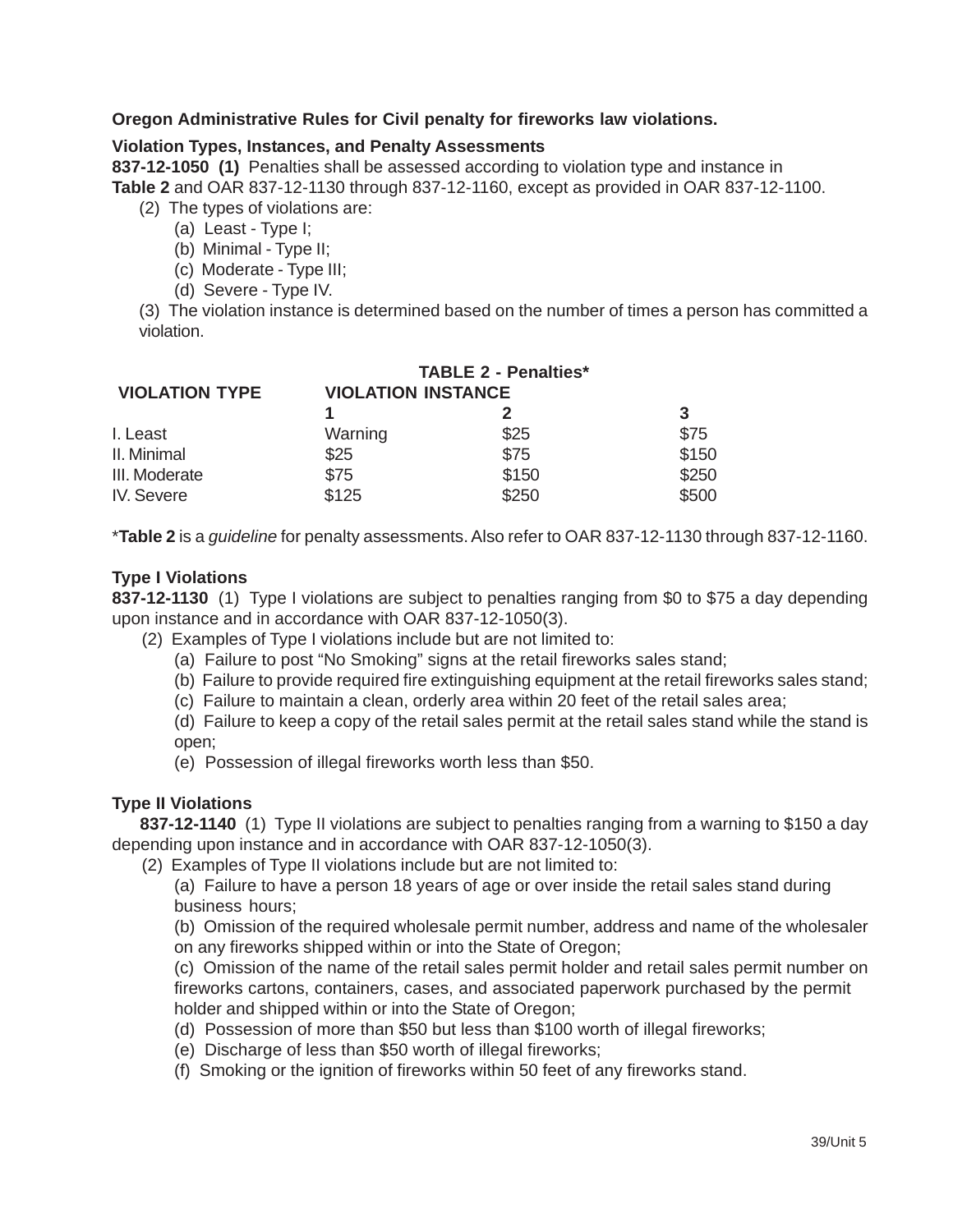#### **Type III Violations**

**837-12-1150** (1) Type III violations are subject to penalties ranging from \$75 to \$250 a day depending upon instance and in accordance with OAR 837-12-1050(3).

(2) Examples of Type III violations include but are not limited to:

(a) Possession of \$100 or more of illegal Class C (1.4 g) fireworks;

(b) Sale of any amount of Class C (1.4 g) fireworks without the necessary permits issued by

the Office of State Fire Marshal and/or, where required, the local authority having jurisdiction; (c) Sales of allowed fireworks to children less than 16 years of age;

(d) The purchase of fireworks by an Oregon retail permit holder from an unlicensed wholesaler;

(e) Purchase of any amount of Class C (1.4 g) fireworks without the necessary permits issued by the Office of State Fire Marshal or, where required, the local authority having jurisdiction:

(f) Manufacturing or altering any fireworks;

(g) Storage of any amount of Class B (1.3 g) fireworks without the necessary permits issued

by the Office of State Fire Marshal and/or, where required, the local authority having jurisdiction;

(h) Use of fireworks in a manner that presents a danger to life or property.

#### **Type IV Violations**

**837-12-1160** (1) Type IV violations are subject to penalties ranging from \$125 to \$500 a day depending upon instance and in accordance with OAR 837-12-1050(3).

(2) Examples of Type IV violations include but are not limited to:

(a) Possession of \$50 or more of Class B (1.3 g) fireworks without the necessary permits issued by the Office of State Fire Marshal and/or, where required, the local authority having jurisdiction:

(b) Conducting a public fireworks display without the necessary permits and/or pyrotechnician certification issued by the Office of State Fire Marshal and/or, where required, the local authority having jurisdiction

(c) Purchase of any amount of Class B (1.3 g) fireworks without the necessary permits issued by the Office of State Fire Marshal and/or, where required, the local authority having jurisdiction;

(d) Conducting the sale of any amount of Class B (1.3 g) fireworks without the necessary permits issued by the Office of State Fire Marshal and/or, where required, the local authority having jurisdiction;

(e) Conducting a public display using illegal or unauthorized fireworks;

(f) Intentional or indiscriminate use of fireworks which injure someone or cause more than \$250 in property damage;

(g) Wholesale sales of fireworks without an Oregon wholesale permit;

(h) Storage of fireworks by a wholesaler in an unapproved location.

**NOTE: Once a firework is altered it becomes a Destructive Device. Refer to Laws and Consequences for Destructive Devices. Once a destructive device charge is determined, the case may require referral.**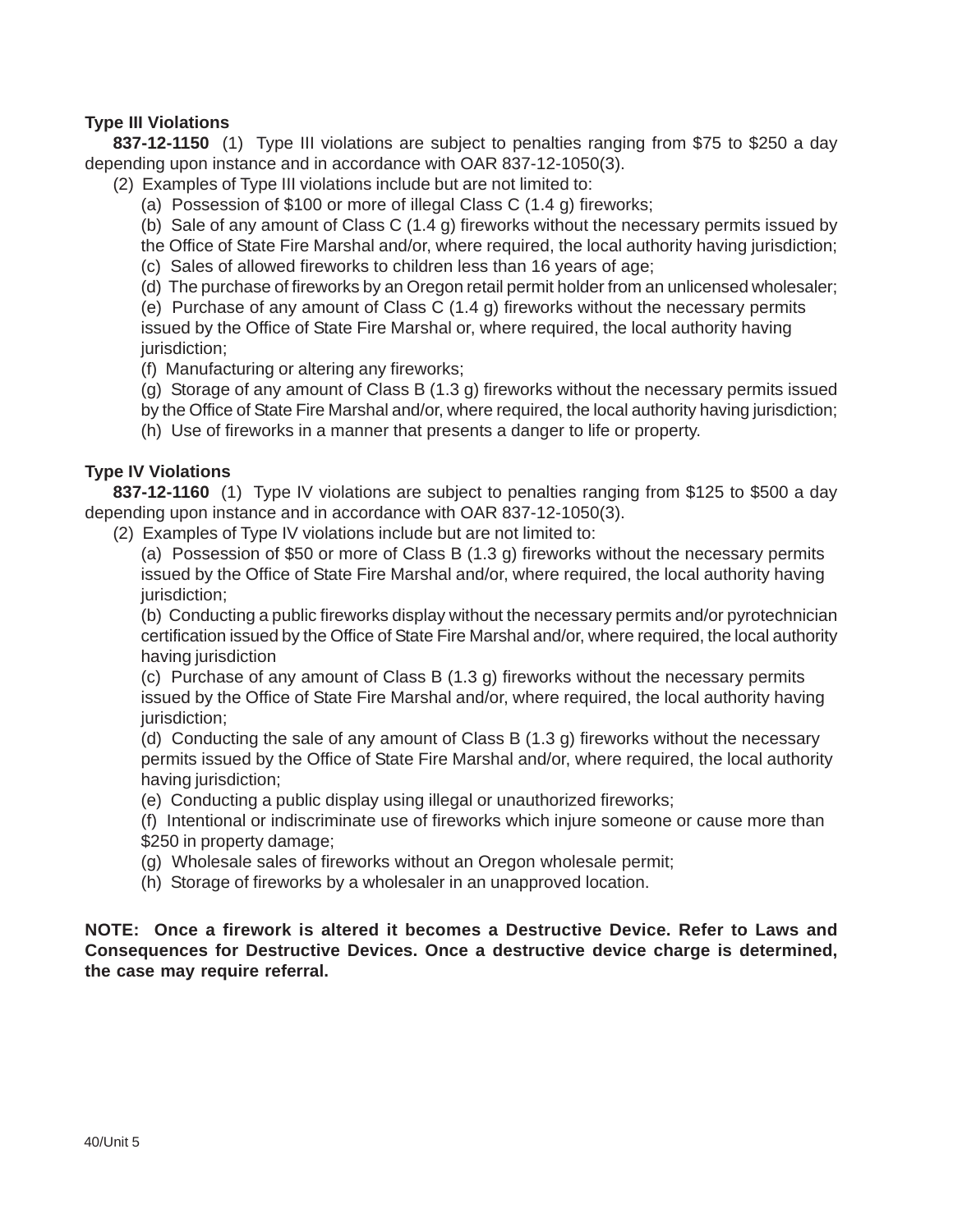## **legal fireworks retail (1.4g)**

Any fireworks that produce smoke, sparks or fire and that do not explode, eject balls of fire, fly into the air or travel more than twelve feet on smooth ground.



## **Illegal Fireworks Limited (1.4g)**

Any firework that explodes, flies into the air, or behaves in an uncontrolled and unpredictable manner.



# **Explosive Devices - Not Fireworks**



**Silver Salute M100**



**Cherry Bomb (red)**



41/Unit 5 **M80 Ash Can**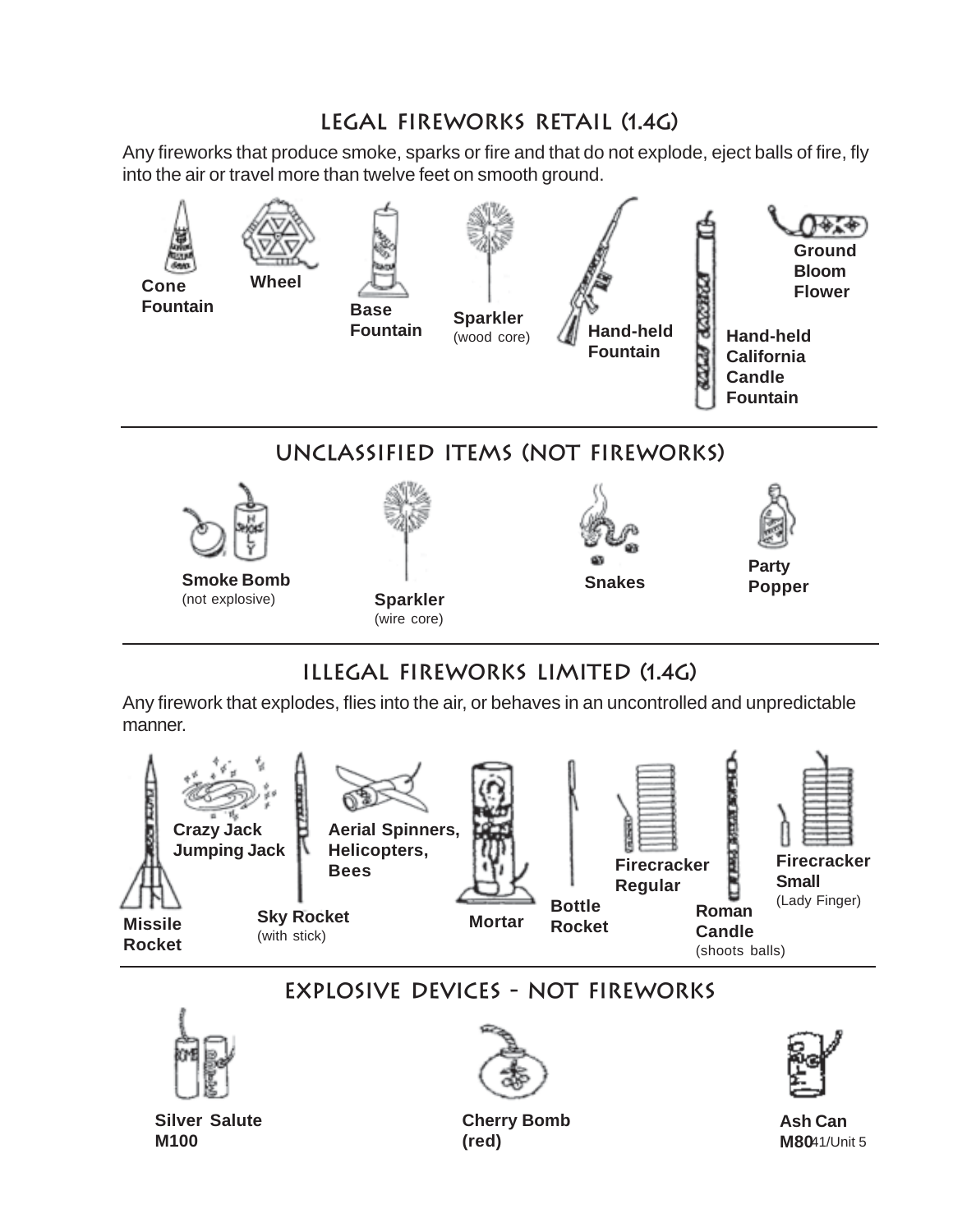

## 165.570 **Improper Use of an Emergency Reporting System**

(1) A person commits the crime of Improper Use of an Emergency Reporting System when they call the 911 emergency reporting system for a purpose other than to report an emergency situation.

(2) Allows another person to use telephone equipment owned or under their control to make a 911 call for any other purpose other than to report an emergency situation.

Improper Use of an Emergency Reporting System is a Class A Misdemeanor.

## **Definition: Person intentionally causes a problem where others are affected by initiating a false report to the 911 emergency system.**

## 164.335 **Reckless Burning**

(1) A person commits the crime of Reckless Burning if the person recklessly damages property of another by fire or explosion.

Reckless Burning is a Class A Misdemeanor.

## **Definition: Person doesn't have to mean to do it. Person starts a fire or causes an explosion and it gets out of control. Property doesn't belong to them.**

## 164.315 **Arson in the Second Degree**

(1) A person commits the crime of Arson in the Second Degree if, by starting a fire or causing an explosion, the person intentionally damages any building of another that is not protected property, or (b) any property of another and the damages to the property exceed \$750.

Arson in the Second Degree is a Class C Felony.

## **Definition: The person has started the fire on purpose. The building was not protected property. Uses fire and/or explosion. Property belonged to another.**

## 164.325 **Arson in the First Degree**

(1) A person commits the crime of Arson in the First Degree if, by starting a fire or causing an explosion, the person intentionally damages:

(a) Protected property of another;

(b) Any property, whether the property of the person or the property of another person, and such act recklessly places another person in danger of physical injury or protected property of another in danger of damage; or

(c) Any property, whether the property of the person or the property of another person, and recklessly causes serious physical injury to a fire fighter or peace officer acting in the line of duty relating to the fire.

Arson in the First Degree is a Class A Felony.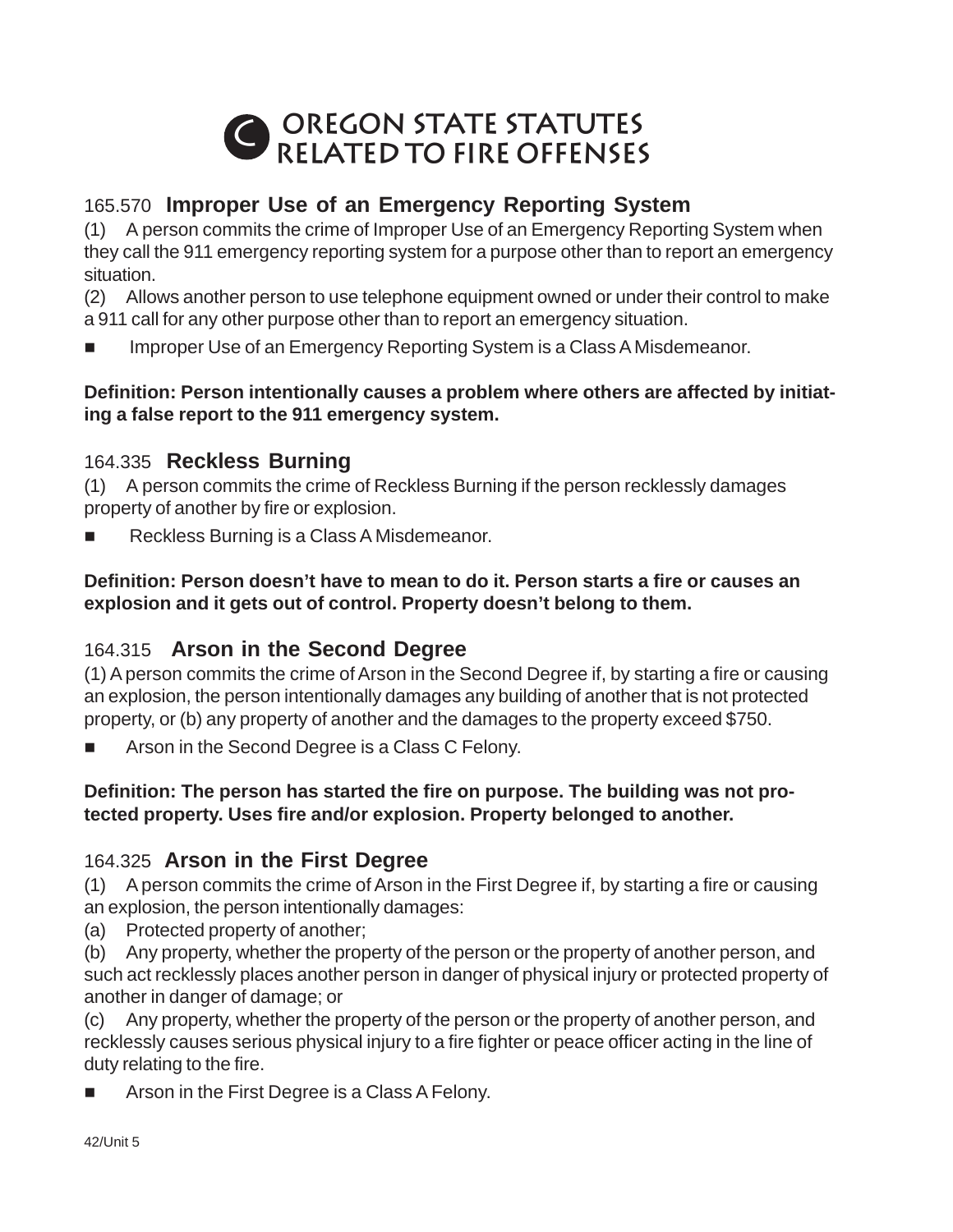## 164.345 **Criminal Mischief in the Third Degree**

(1) A person commits the crime of Criminal Mischief in the Third Degree if, with intent to cause substantial inconvenience to the owner or to another person, and having no right to do so nor reasonable ground to believe that the person has such right, the person tampers or interferes with property of another.

Criminal Mischief in the Third Degree is a Class C Misdemeanor.

## **Definition: Property has no value or very little. Someone has to clean up the mess that is left. Causes them inconvenience.**

## 164.354 **Criminal Mischief in the Second Degree**

(1) A person commits the crime of Criminal Mischief in the Second Degree if:

(a) The person violates ORS 164.345 and as a result thereof, damages property in an amount exceeding \$100; or

(b) Having no right to do so nor reasonable ground to believe that the person has such right, the person intentionally damages property of another, or, the person recklessly damages property of another in an amount exceeding \$100.

Criminal Mischief in the Second Degree is a Class A Misdemeanor.

## **Definition: Value of the property exceeds \$100, or the person intentionally or recklessly damages property of another.**

## 164.365 **Criminal Mischief in the First Degree**

(1) A person commits the crime of Criminal Mischief in the First Degree who, with intent to damage property, and having no right to do so nor reasonable ground to believe that the person has such right:

- (a) Damages or destroys property of another;
- (i) In an amount exceeding \$750;
- (ii) By means of an explosive;
- (iii) by starting a fire in an institution while the person is committed to and confined in the institution;
- Criminal Mischief in the First Degree is a Class C Felony.

## **Definition: Property is not yours. Value of the property is \$500 or more. Fire or explosion. Institution - MacLaren, JDH. Albany General Hospital.**